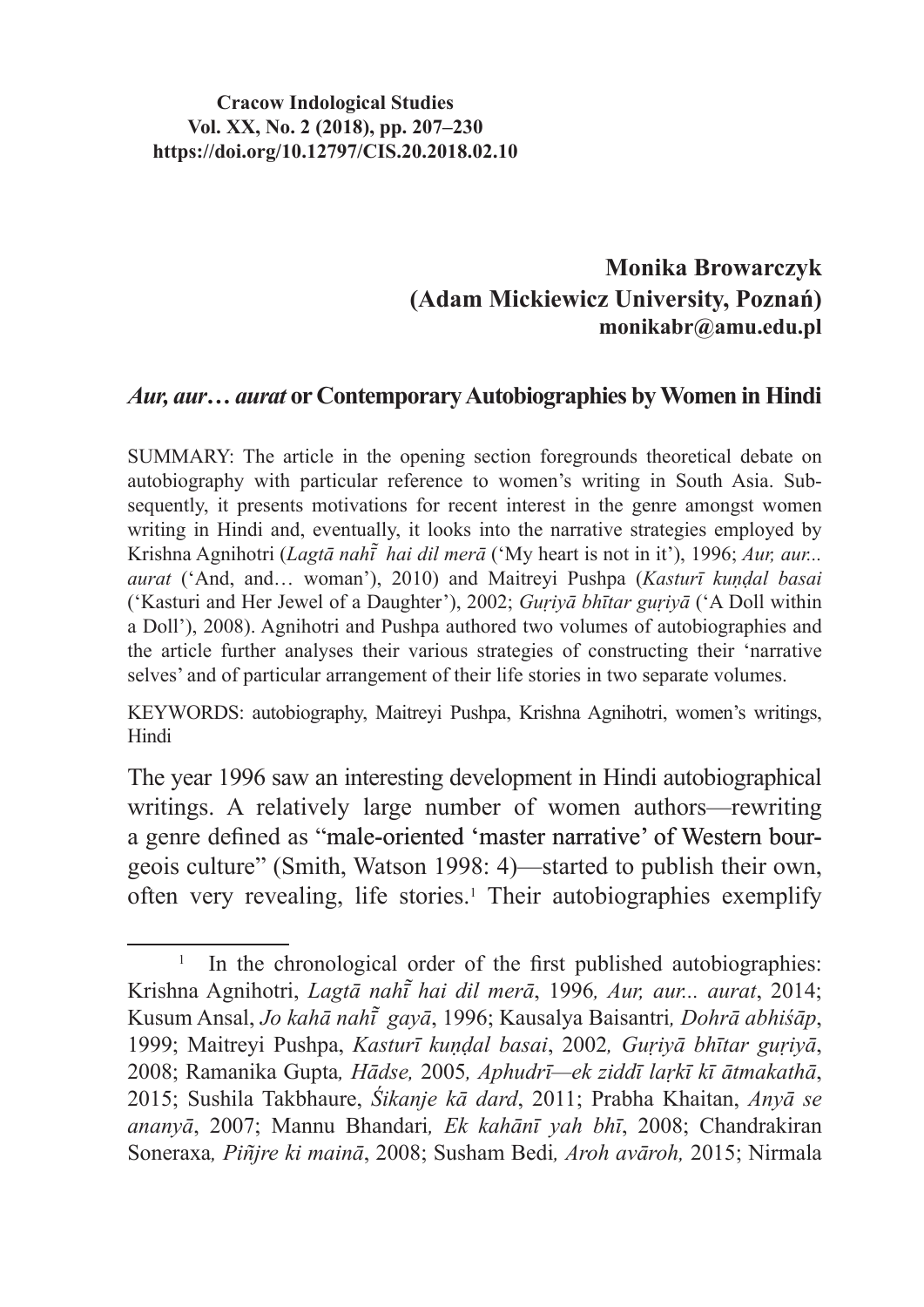the heterogeneity of women's self-expression in Hindi and showcase various novel strategies and stylistic devices employed to create the 'narrative selves'.

In the opening section of the article I touch briefly on the theoretical debate on the autobiography with special reference to women's writing in South Asia, without however, delving into the history of Hindi autobiography by women, as the subject has already been treated elsewhere; subsequently, I examine briefly the possible motives for sudden spur of interest in the genre amongst women writing in Hindi; and finally I look into the narrative strategies employed by two well-known writers, Krishna Agnihotri and Maitreyi Pushpa, who have authored two volumes of autobiography each. While focusing on their constructions of the 'narrative self'I try to identify reasons behind arranging their life stories in two volumes.

Following Smith and Watson, who take on "autobiographical occasions as dynamic sites for the performance of identities constitutive of subjectivity" (Smith and Watson 1995: 214), I analyse the above mentioned autobiographies within the framework of the 'narrative self' theory which derives from the concepts of performativity.<sup>1</sup> This

Jain*, Zamāne mẽ ham*, *2015.* As to three earlier publications, namely *Ek agyāt hindū aurat* ('An unknown Hindu woman') written by an anonymous author in 1882; Dukhinī Bālā's *Ek vidhvā kī ātmakathā* ('An Autobiography of a Widow') of 1915 and Sphurna Devi's *Ablāõ kā insāf* ('Justice for innocent women') of 1927, it has not been proven that they were authored by women, and moreover, these texts seem to blend different genres: short story, drama, and novel. On the development of autobiographical writings in India and in Hindi literature cf.: Browarczyk 2013: 80–85. A collection of excerpts from women writers' autobiographical writings edited by, amongst others, Rajendra Yadav, an established Hindi writer and editor of a literary periodical, *Hams*, (Yadav, Varma, Kaur 2013) opens with verses by Mirabai (ca.  $16<sup>th</sup>$ ), a Bhakti poet, and includes an excerpt of an autobiographical novel by Dimeshnandini Dalmia, *Mujhe māf karnā*, 1987*.*

<sup>1</sup> Cf. Eakin 1992: 45–6: *"*Every autobiography is of course repetition of the past, but a repetition with a difference  $(\ldots)$  the difference at issue involves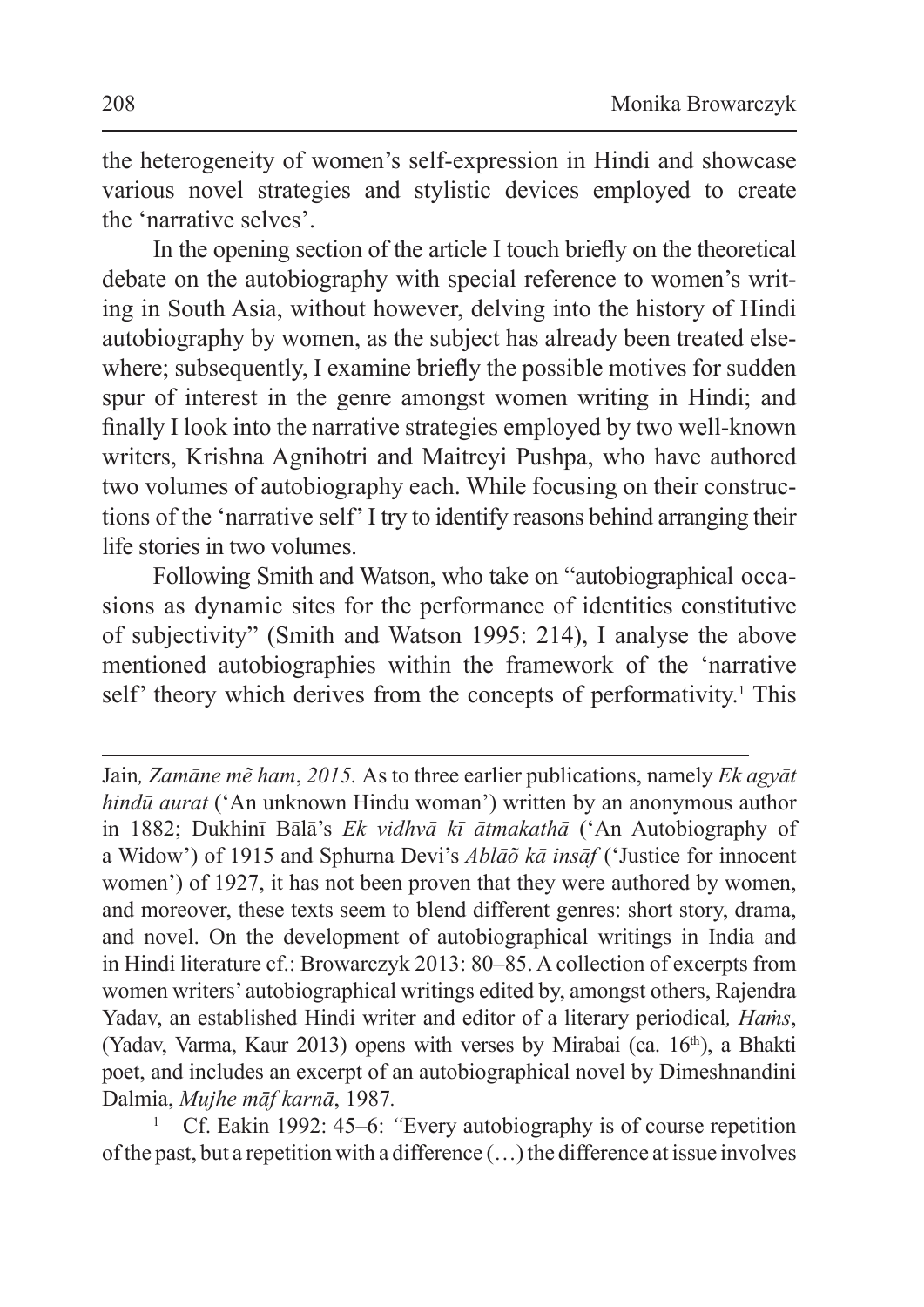approach, on the one hand, acknowledges the multiple and/or changing identities of the author as reflected in the autobiographical narrative, and, on the other, addresses the autobiography as a mode of writing located between fiction and non-fiction.

Post-1980s, largely in response to the feminist and post-colonial criticism, the autobiography genre, along with its canon, was redefined as a self-narrative expressed through various texts of culture, including thus not only literature, but also oral testimonies, art, performing arts, cinema, etc., and opening-up, for those earlier marginalised, a space to voice resistance vis-à-vis the dominant discourse. In South Asia, women's autobiographical narratives claimed that space in a twofold manner: through research and re-reading of earlier autobiographical narratives, especially those authored by women, and by producing new, contemporary autobiographies, often written in a dissenting mode.

The initial research on life writings by women in India was done by scholars such as Malavika Karlekar (1991), Ranjana Harish (1996), Uma Chakravarti (1998), Tanika Sarkar (1999), Kumkum Roy (2003), and others, and revealed the complexities of representing the self by women in South Asia. With time, the number of studies investigating the autobiographical accounts authored by women (and men) from the region has grown into a sizeable body.<sup>2</sup> In the introduction to a recent collection of essays on autobiographical narratives by women (and two male actors who impersonated female characters) the editors of the volume, Malhotra and Lambert-Hurley (Malhotra and Lambert-Hurley 2015: 11), stress that "challenges involved in recovering women's voice should not indicate a lack of voice*.*" Such a perspective emphasises the need for sensitivity in approaching the diversity of the autobiographical narratives,

something more than merely a gap between the experience of subjectivity and an account of it in words. (…) the truth I want to get at is the element of resistance to the past that lurks in any desire to repeat it*.*"

<sup>2</sup> Cf. Arnold and Blackburn 2004; Hansen 2011; Malhotra and Lambert-Hurley 2015; Malhotra 2017.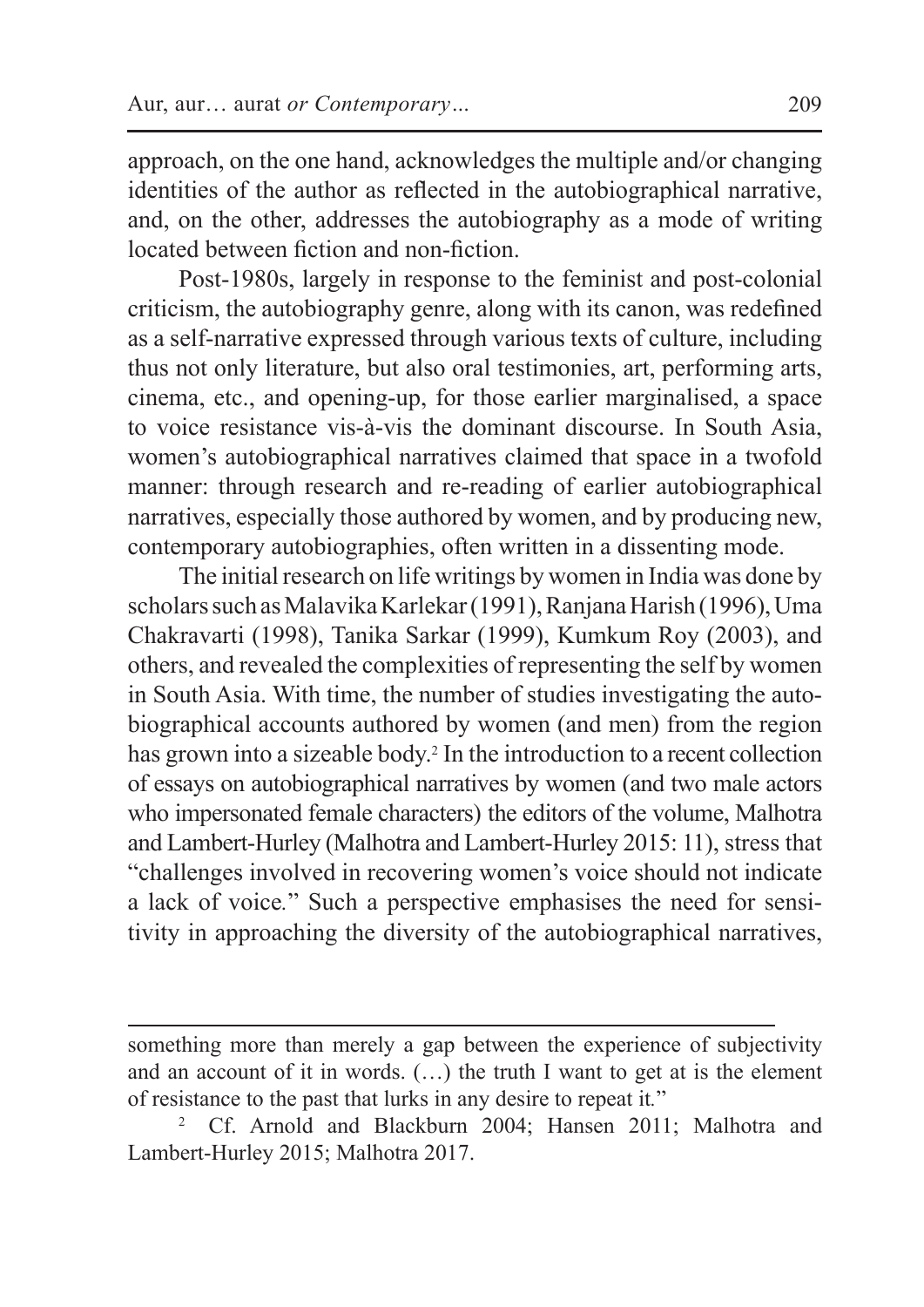including those outside the 'classical' autobiography genre and expressed through different forms of human creativity.<sup>3</sup>

My research interests, however, lie in the relatively recent appropriation by Hindi women authors of the regular, 'classical' form of autobiography to claim agency and voice their views on a variety of subjects while narrating their lives. Though seemingly a fairly new development from the point of view of Hindi literature, where earliest modern autobiographies appear only in the first half of the twentieth century but rapidly grow in numbers by its end, I see the phenomenon as a part of a wider, pan-Indian movement for self-emancipation of various excluded categories: Dalits,Adivasis, and most recently, LGBT groups. I argue further that there appear to be two main factors influencing the development, or rather, numerical build-up, of women's autobiographies in Hindi in the mid 1990s and thereafter: the increasing visibility of women oriented/feminist discourse in the Hindi public sphere and the growing recognition shown by the reading audience, including literary critics and scholars, to the autobiographical narratives in Hindi written by authors from excluded groups, particularly Dalits.<sup>4</sup>

<sup>3</sup> Shveta Sachdeva Jha (Jha 2015: 141–164) and Afshan Bokhari (Bokhari 2015: 165–202), for instance, bring to notice various mediums of self-expression employed by South Asian women outside the classical autobiography genre. Jha focuses on ghazals or classical form of Urdu poetry along with acts of performance and patronage (construction of water tanks and mosques) as practices of self-expression by a court courtesan from the princely state of Hyderabad  $(18<sup>th</sup>-19<sup>th</sup> c.)$ . Bokhari analyses the autobiographical voice of the Moghul princess, Jahanara Begum,  $(17<sup>th</sup> c)$ , not only in her writings (an anthology of essays on Sufi saints and a Sufi treatise), but also in the sacred architecture funded by her.

<sup>4</sup> Hunt (Hunt 2014: 146) underlines that Rajendra Yadav—a writer and chief editor of a leading literary magazine in Hindi, *Haṁs*, and Ramnika Gupta—a social activist, politician and editor of the *Ām ādmi* magazine, in the 1990s invited Dalit authors to publish in their periodicals, and issued special editions of their magazines dedicated exclusively to Dalit literature, which in turn prompted the interest of other journal editors and publishers.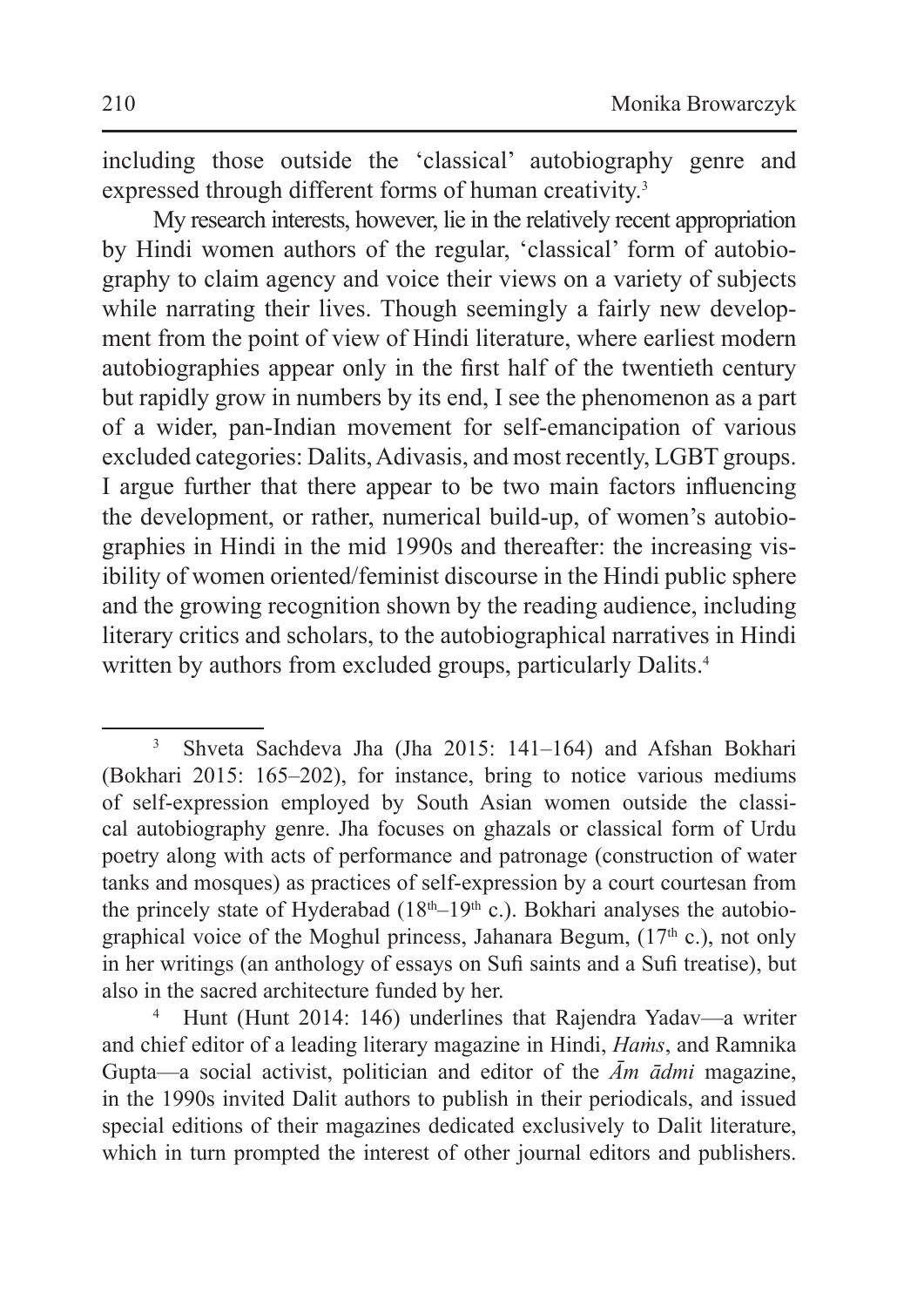The contemporary women authors writing in Hindi embrace and negotiate the notion of a self endowed with multiple identities by adapting the genre of the autobiography to their particular needs. Though bound by many intertwined factors (e.g. religion, caste, class, ethnicity, race, sexuality, age and education among others) that shape and influence their multi-layered and even contradictory identities, women as a whole form a heterogeneous group which is conditioned not only by gender.5 With this in mind Mrinal Pande (Pande 1991: 26) criticises the one-sided and narrow-minded approach to women's issues exhibited by the English and Hindi print (and most probably other) media in India at the end of the 1980s in these words:

(…) of late large number of stories and columns, have been appearing about 'women question' and 'minority' question, but to describe women's or the minorities' oppression and inequality in isolation, as most of them do, is to ignore the cumulative forces of oppression (such as sexism, religion, caste, and class-biased discrimination) and also underestimate the nature and intensity of their revolt, when it arises and the socio-political backlash that, in turn, shall generate.

The growing visibility of women in the public space<sup>6</sup> had its hand in nurturing women's interest in sharing their life stories in the form of published autobiographies in Hindi and thus participating inadvertently in the women's movement. On the whole, the women's movement in India remains an elusive phenomenon, often difficult to define and describe, mainly due to its fragmented nature and the multiplicity of its forms.7 But the concerns animating its different phases, and,

en's movement in India in the following series of questions, "These debates and issues have confused the entire question of whether a women's movement exists or even whether it is legitimate in India. Given the diversity

<sup>5</sup> Cf.: Smith and Watson 1992: 15.

<sup>6</sup> Facilitated by major changes in the Indian economy and mediascape prompted by the reforms of the 1990's, foremost, economic liberalization and opening India to the West and consequent spread of commercial and regional language TV channels and recently social media.<br><sup>7</sup> Ilina Sen (2006: 82) contextualises the equivocal status of the wom-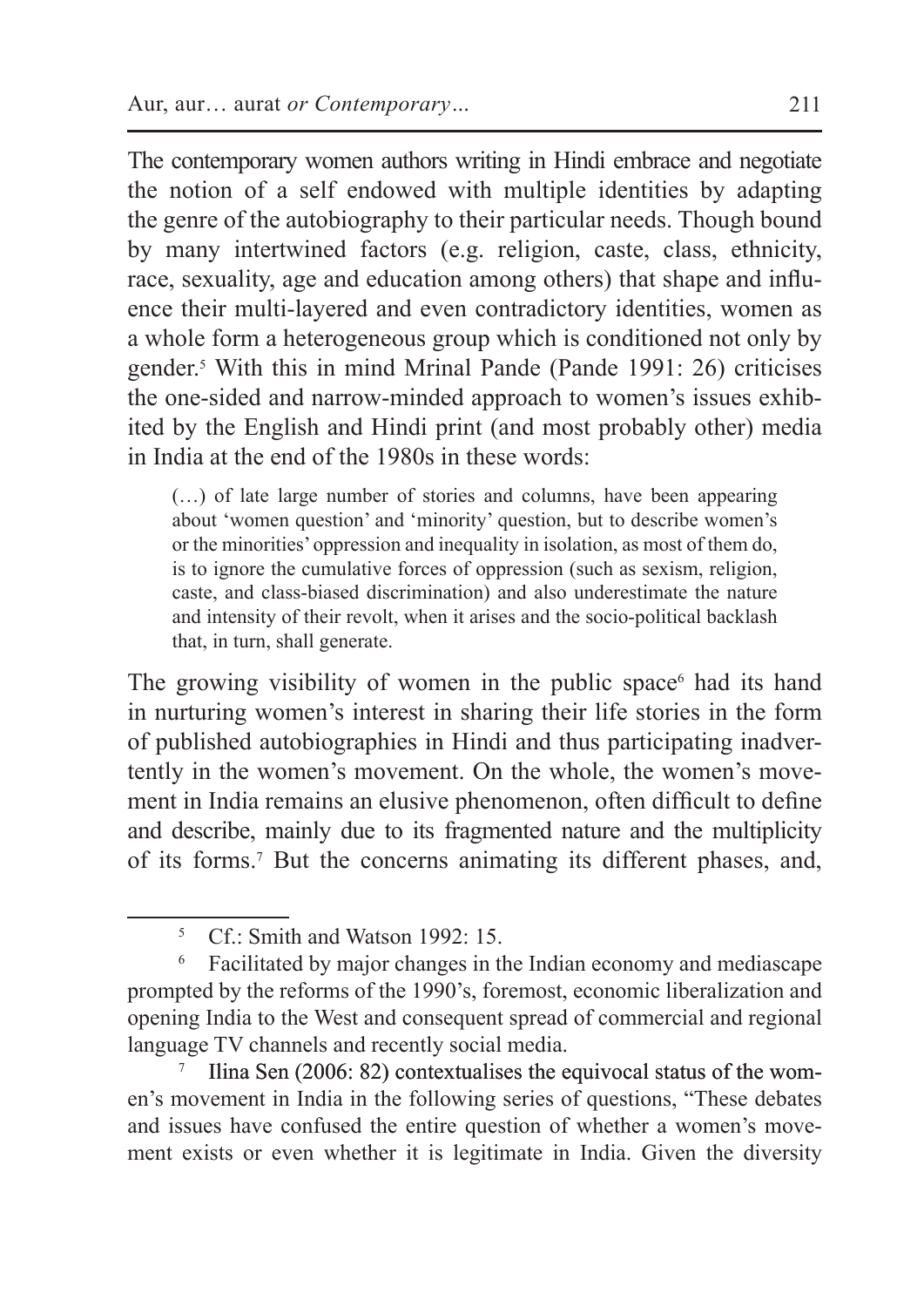from the 1970s onwards, the appearance of elements of the feminist discourse, were heatedly debated in the Hindi media and Hindi literature—initially mostly by male, and subsequently, also by female writers belonging to different literary generations.<sup>8</sup> For Mridula Garg (Garg 1993: 34), a well-known Hindi woman writer, the rise of the 'self-awareness'/'self-consciousness' among Dalits and women' (*dalit aur nārī cetnā*) in the second half of the  $20<sup>th</sup>$  century had a direct bearing on the development of literature imbued with new sensitivity and touching on subjects which in Hindi had been widely ignored by the predominantly male literary circles.<sup>9</sup>

The body of women's writing in Hindi, defined vaguely as authored by women and dedicated to issues concerning women, has grown steadily in years following the independence, somewhat in parallel with the increasing visibility of the women's movement; it seems, though, that in the matter of women's autobiographies Hindi lagged behind other languages of India (e.g. English, Bengali, and Marathi). Women's autobiographies in Hindi, earlier few and far between but published in increasing numbers from the mid 1990s onwards, represent in a way one of the later phases of the development of women's life writing in India as a whole.

of cultures and the complexities of caste, and class among women in India, can we actually speak of an overarching women's movement in the country? Or is it that there are a number of fragmented campaigns which do not add up to a movement? How many of these campaigns are urban, middle class, and how many rural? Equally, how do we define a 'women's movement': is it one in which only women participate? Or one which raises only women specific issues?"

Though the women's movement covers a large spectrum of activities in urban and rural areas, feminism is perceived as "an urban phenomenon of a particular [i.e. middle] class" (Pande 1991: 59).

In this article, Garg controversially claims that women's writings relate to women specific issues, but are not restricted solely to literary production of women. This argument echoes in a debate on whether non-Dalit authors can contribute to Dalit literature.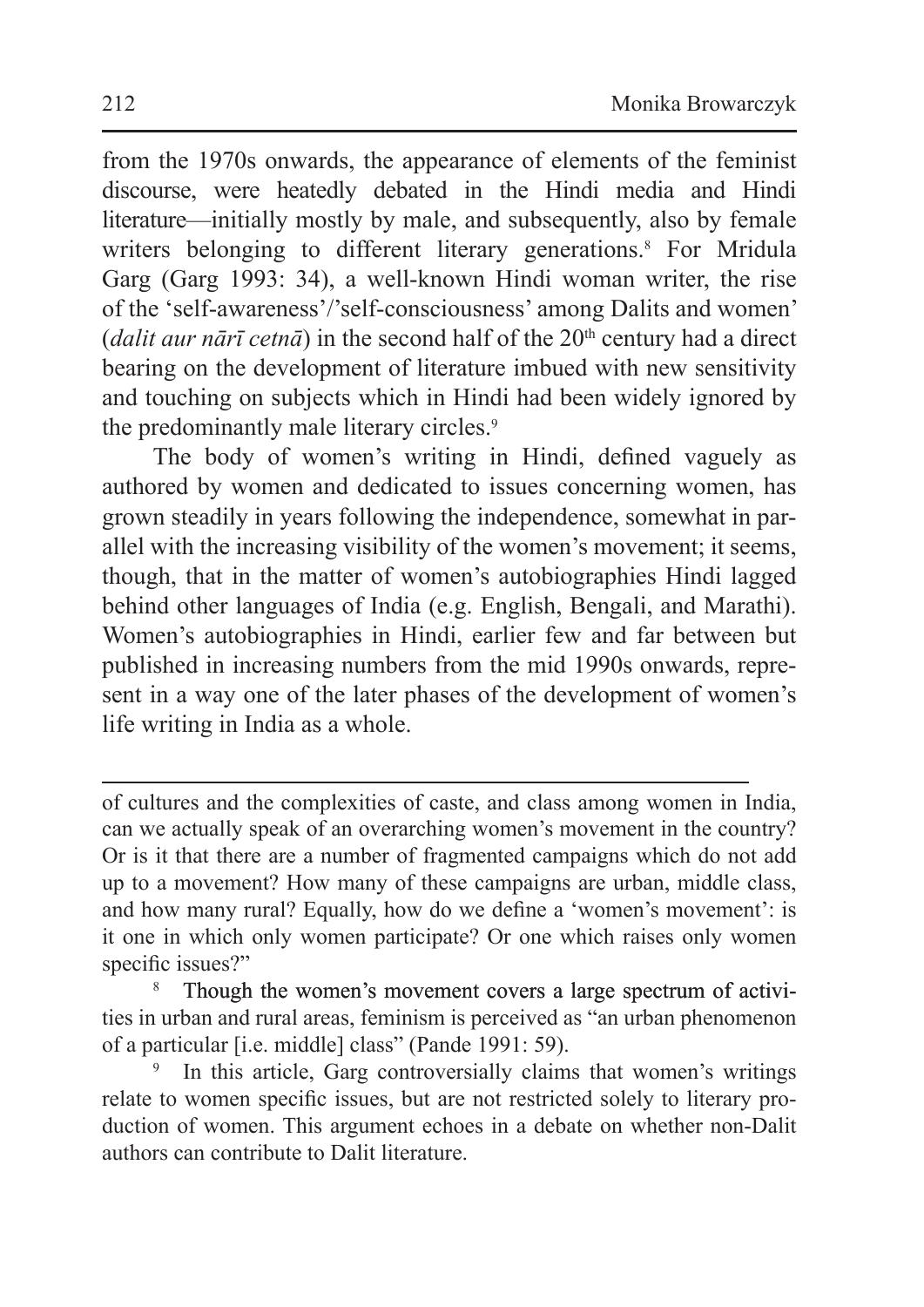Krishna Agnihotri is one of the two pioneers (the other being Kusum Ansal) of the movement involving women's autobiographies in Hindi, with her *Lagtā nahī hai dil merā ̃* ('My Heart is Not in It') appearing in 1996, to be followed by *Aur, aur... aurat* ('And, and… Woman') in 2010.10 Recently, Agnihotri published excerpts from her diary under the title: *Afsāne apne kahānī apnī (ḍāyrī)* ('My Own Stories, my Own Tale (A Diary)') (Agnihotri 2017)*,* proving her interest in other genres of life writing as well.

Agnihotri, born in 1934 in Nasirabad (Rajasthan), a holder of two MA degrees (in Hindi and English) as well as a PhD degree in Hindi literature, a college and university lecturer of English and Hindi literature, is a prolific writer.<sup>11</sup> However, the fact that it is her urge to write an account of her life, and then re-visit that account (and her own life) yet again, is of interest here. Like Pushpa, whose autobiographical writings are also set in more than one volume, Agnihotri allows us to see how her earlier construction of the self, presented in *Lagtā nahī͂ hai dil merā* ('My Heart is Not in It'), is revisited, found somewhat wanting, and rewritten in the sequels—*Aur, aur... aurat* ('And, and… Woman') and *Afsāne apne kahānī apnī (ḍāyrī)*  ('My Own Stories, my Own Tale (A Diary)'). The very titles of the books seem to point to a changing perspective—with the first, judging by the title, seemingly a tale of woes, the other two—resolute pointers to regaining one's womanly subjectivity and agency.

Some of the autobiographers tend to name a person (or persons) termed by Smith and Watson "the coaxer or interlocutor" (Smith and Watson 2012: 598)—an individual or individuals who inspired them

<sup>&</sup>lt;sup>10</sup> Harivansh Rai Bacchan authored the most popular Hindi autobiography in a series of four volumes, each part dedicated to a different period of his life (*Kyā bhūlū͂ kyā yād karū͂*, 1969; *Nīṛ kā nirmāṇ phir*, 1970; *Basere se dūr*, 1977; *Daśadvār se sopān tak*, 1985)*.* Two other women authors, Maitreyi Pushpa and Ramnika Gupta, penned autobiographies in two volumes, and Gupta plans to publish further two.

Apart from the three volumes of life writings she published 12 novels, 15 collections of short stories, 5 books of stories for children, collections of journalistic pieces and essays.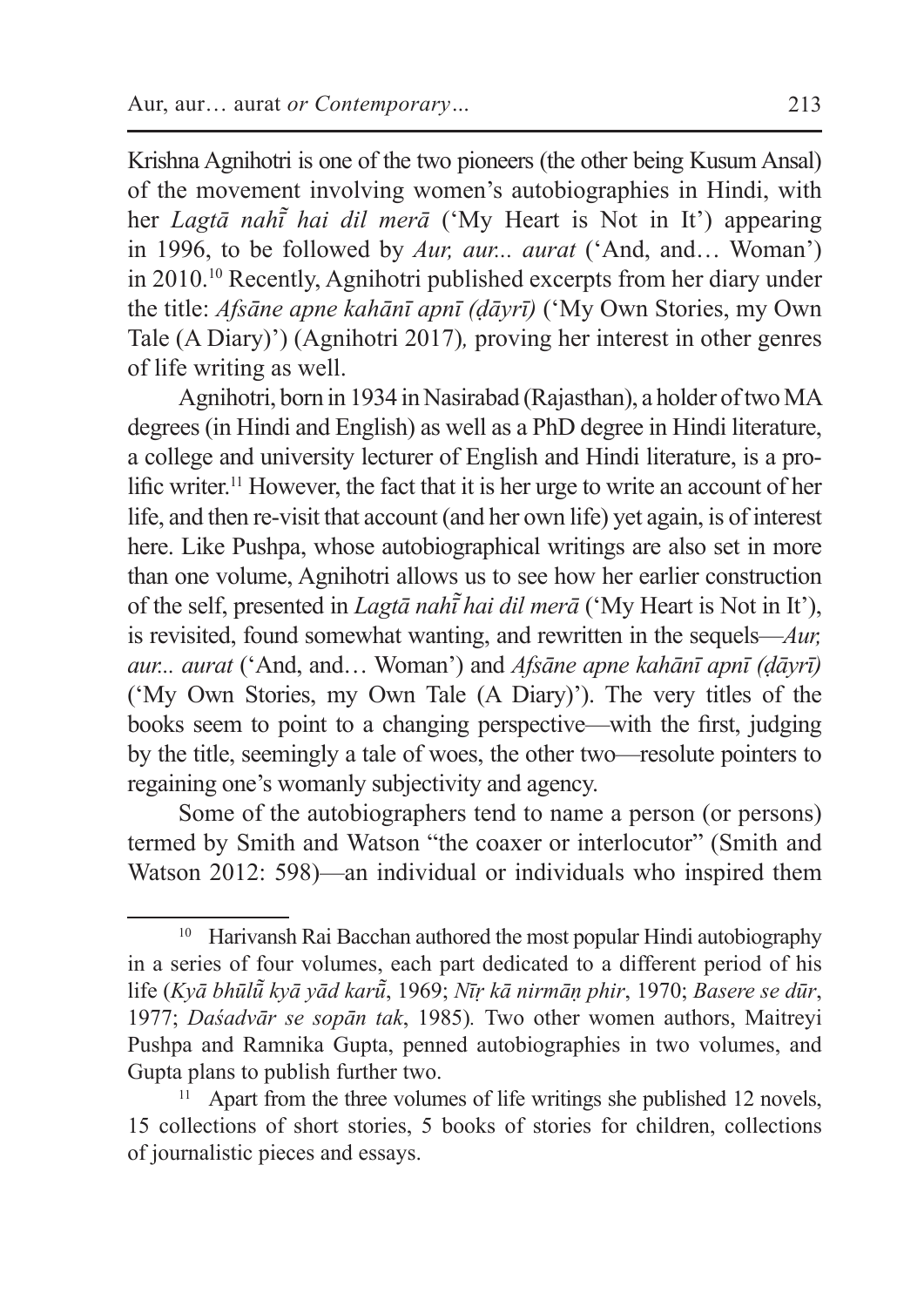to publish their life stories—a device plausibly employed to disown and distance oneself from the 'immodest' impulse of self-promotion; for instance, Kausalya Baisantri (Baisantri 1999) and Maitreyi Pushpa (Pushpa 2002) both talk about such persons.<sup>12</sup> In the second part of her autobiography, Agnihotri, too, declares that she yielded to the demand of a friend, one Virendra Saxena, demurely adding that she wrote her autobiography before it became fashionable among women writers to do so, in this manner expressing her pioneering claim to literary fame. The life-story of Agnihotri published in two volumes, with a gap of fourteen years between them, maintains a continuum: the second part proceeds with the overall chronological description of Agnihotri's life from the moment the previous part suspended the storyline and ends roughly at the time of publishing the second book. The distribution of this on-going narrative of life is different in both volumes (the first book consists of 352 pages, the second of only 160).

The second part, however, has a distinctly individual leitmotiv the preoccupation of the 'narrative self' with the inevitability of passing away of life surfaces frequently and, in comparison with the first part, it contains repetitive content for the author revisits certain subjects mentioned in the first autobiographical volume. Mahesh Bharadwaj, Agnihotri's publisher, informed me in a personal conversation $13$  that it was he that persuaded the author to write the second part of the autobiography. Agnihotri herself hints in the second volume of the popularity of the first volume, which then prompted her to write a sequel. Apparently, the intention of narrating life in two parts was not present from the onset of the autobiographical project.

In the first part of her autobiography Agnihotri acknowledges her admiration for Urdu poetry and Hindi cinema and true to her passion names the first volume, *Lagtā nahī͂ hai dil merā*, after the opening

<sup>&</sup>lt;sup>12</sup> In the case of Pushpa (Pushpa 2002: 233) it was Archana Varma who asked for an autobiographical essay for a special women's issue of *Haṁs.*

 $13$  On April 29<sup>th</sup> 2017.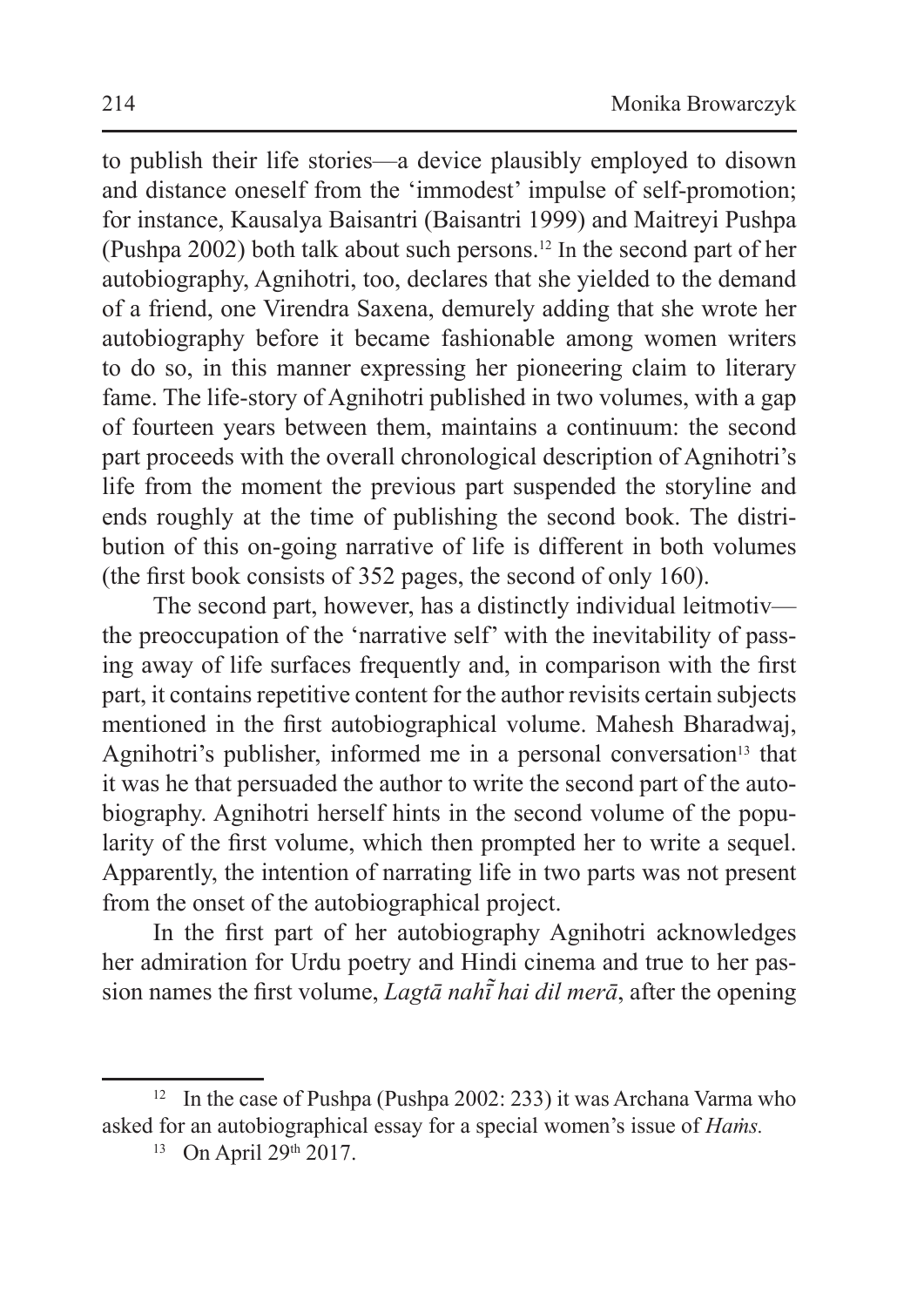verse—"a line of inherent nostalgia"14—of a ghazal attributed to Bahadur Shah Zafar (1775–1862), the last Mughal emperor, who died in exile in Rangoon.15 The ghazal gained popularity after its rendition by Mohammad Rafi in a movie entitled *Lāl Qilā* (1960). Filled with pathos, the melancholic tone of the ghazal is further accentuated by the historical context and the association with the tragic events in the life of its alleged author, a deserted, powerless man on the verge of death, with both his past and his future in a shambles. The title phrase resurfaces several times in the latter part of the first autobiographical volume, but passages exuding a sense of being lonely, deprived and in difficulty are interwoven into the narrative. Constant emotional yearning for a relationship with close family members who disowned her (due to a dispute over inheritance), for the love and support of a loyal life partner, for the care and encouragement of friends, for the appreciation due to her as a writer, haunt the 'narrative self' and reverberate throughout both the texts in forms of avowals. The title of the second volume, *Aur, aur… aurat*, bringsin, through an alliteration, a wordplay, indicating an invented, *ad hoc* etymology of the Hindi word *aurat, '*woman', and combining it with *aur,* which functions as a conjunction 'and', 'or' and an adjective 'additional', 'extra', 'different', creating some polyvalent meanings.

In spite of the poetic reference in the title of the first volume and a rhetorical figure in the title of the second, it seems that refinement of form or word craftsmanship are not the forte of the two autobiographies. Agnihotri writes the story of her life in a manner that bears out the truth of Annie Zaidi's (Zaidi 2015: xii) remark: "There have been periods in our literary history when it seemed women cared less about

<sup>&</sup>lt;sup>14</sup> I owe the elegant and befitting phrase to Maria Skakuj-Puri (personal communication).

<sup>15</sup> Cf. the original text and its English translation: https://atulsongaday.me /2012/12/27/lagta-nahin-hai-dil-mera-ujde-dayaar-mein/; https://rekhta.org/ghazals/lagtaa-nahiin-hai-dil-miraa-ujde-dayaar-men-bahadur-shah-zafar-ghazals. [Last accessed: 12.07.2017].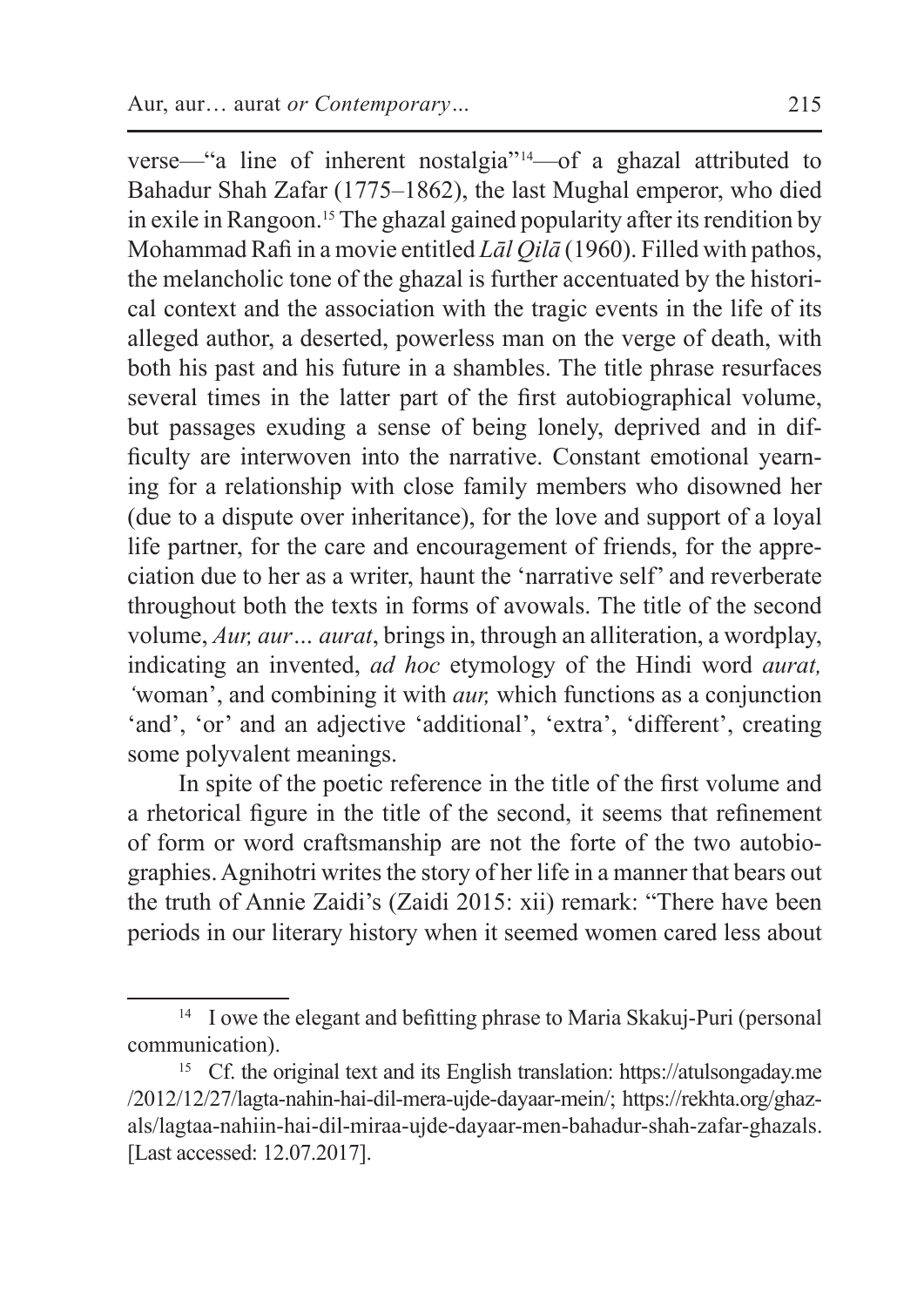craft or form; all they wanted was to be heard." Agnihotri's foremost wish is to be heard through her autobiography; the text of the first volume (but not of the second) yields to Agnihotri's eagerness to share the story of her life's turmoil, with some impairment to the narrative plotting and the style.

Up to a point the story line unfolds chronologically, following the convention of a classical autobiography, which in turn reflects the natural course of life, but impatient to share her emotional dejection and life upheavals, Agnihotri often in flash-forwards jumps ahead and in the initial part—dedicated to her childhood and youth—provides long passages hinting at later dramatic developments in her life. This narrative strategy leaves one as a reader with too many unanswered questions, turning such passages, from some sort of narrative teasers with a potential to engage one further in the story, into something quite the opposite.

Agnihotri meticulously lists the names of people she met in various capacities in different phases of her life: extended family members, colleagues, friends, acquaintances, neighbours, family servants, editors, writers, and students. She calls some people by their real names, some others by the initials, and, presumably, employs several nicknames as well. Many a time she mentions a name only to provide a one-sentence introduction of the person as a good and helpful acquaintance or someone unfriendly and malevolent, which gave rise to controversies.

Naming famous personalities of the Hindi literary establishment, whom Agnihotri accuses of downplaying her writing or harassing her in some way, brought on criticism of the literary circles. Consequently, she expressed surprise that in response to her autobiographical revelations fellow women writers were not concerned with learning the names of the alleged 'oppressors', but rather articulated their reservations as to the veracity of the incidents described. She presumes they were afraid of the consequences of those influential men's contempt, or even a backlash<sup>16</sup>

<sup>16</sup> Cf. In an interview with Krishna Agnihotri by Ritu Bhanota, *Pakṣpāt kā śikār to huī parantu sammān pure deś mẽ milā* ["I fell a victim of partiality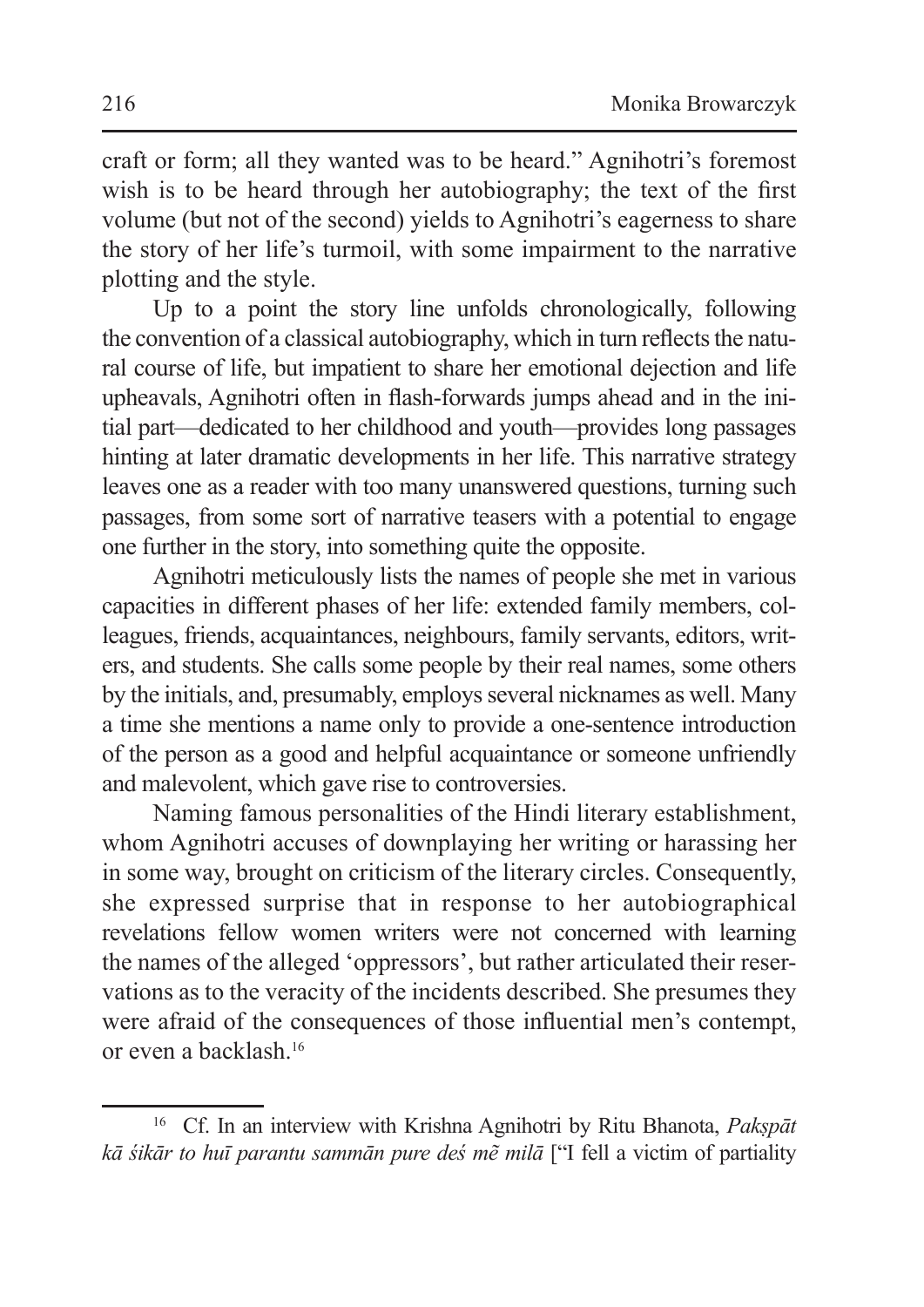In spite of what one might think of as flaws in Agnihotr's autobiographical narratives, the narratives are noteworthy for many reasons. The author is gender conscious, and verbalises her disagreement with women's position in Indian society by entering into a dialogue with the dominant discourse. Her opposition is phrased in a series of direct, ironic or sarcastic sentences, or rhetorical questions that return throughout both texts. For instance, describing the manner in which she was taught proper feminine behaviour, she ironically recalls (Agnihotri 2010: 23), "Mother told me, girls should walk on the street with their eyes downcast. That's fine, let me then walk like that, looking down. When I got back home, I had a scraped forehead. Well, with all this walking and looking down, I knocked into an electricity pole*.*"<sup>17</sup>

There is, within the autobiography, a sub-narrative which reveals the author's constant sense of being off the centre, on the 'margin' of things: she perceives herself as pushed outside the circle of her family and friends, and being on the periphery of the main Hindi literary scene—not appreciated by critics and co-writers, especially those from the capital, or other Hindi literary hubs. This sense of occupying a liminal, off-centre space pervades the narrative. After all, Agnihotri fulfils "multiple conditions of liminality" (to apply Lambert's phrase; Lambert 2015: 226): born into a prosperous Brahmin family; married in her late teens, she divorces an abusive and drinking husband; later on she remarries and then separates from her second husband to become a single working mother; finally, in the aftermath of a dispute over inheritance, she is evicted from her natal home by her brother. Abandonment, first by her in-laws and later by her own natal family, leaves her in a liminal space; no longer can she claim—as other 'good' Hindu upper-caste women—her right to belong either to her natal home

but received due recognition in the whole country."], in: http://www.shabdankan. com/2016/02/krishna-agnihotri-hindi-writer-interview.html. 15.01.2018.

<sup>17</sup> *mā͂ ne kahā—laṛkiyõ ko saṛak par nīcī nazar kar calnā cāhiye. ṭhīk hai, nīce dekhkar calū͂gī. śām ghar par lauṭī to māthā phūṭā huā. patā lagā nīce dekhne ke cakkar mẽ maĩ bijlī ke khambe se ṭakrā gaī.*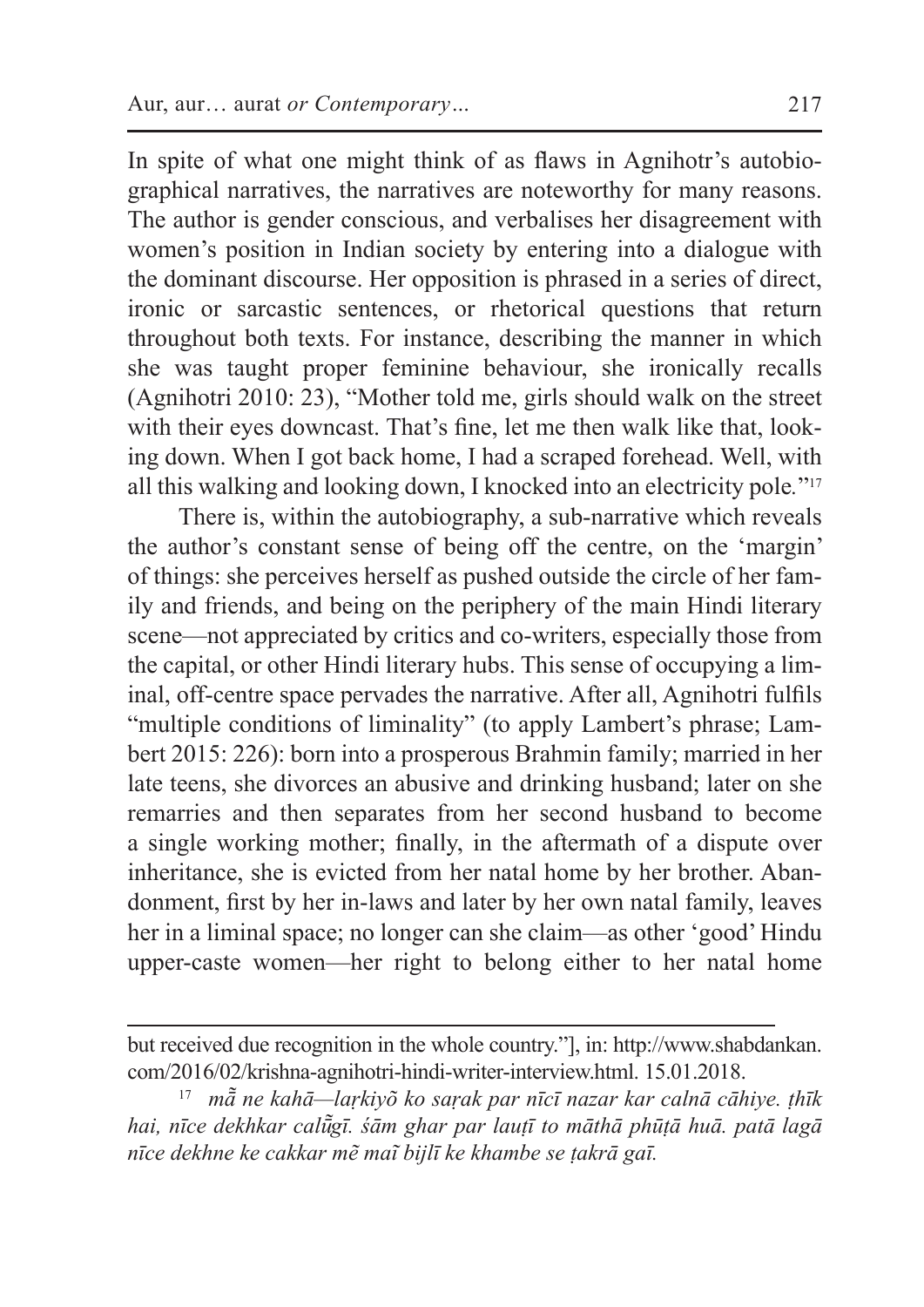or to her in-laws. Aspiring to the main Hindi literary stage brings her a similar experience of being treated as an outcast; she sees herself as a downplayed provincial writer, as someone not accepted by the establishment, someone not on a par with its prominent members.

Agnihotri's memories of growing up as a girl are presented as a series of exercises in inequality and subjugation. Even though some of these may seem small-scale 'trainings', they are still disturbing for their daily regularity. For instance, she describes her mother as doting on her brother, and being strict with her, which makes her childhood happy but deprived of her mother's affection. The memory of sad faces of her parents when her younger sister is born haunts her (Agnihotri 2010: 3). As the oldest daughter she is expected to take care of her younger siblings and help with domestic chores (including cooking from the time she is about nine), and her mother often disciplines her by hitting her (a hand slap, a smack with a rolling pin or a pair of iron kitchen tongs).

In different phases of her life—in her childhood and her teenage years, after her marriage and after divorce—Agnihotri is exposed to numerous forms of sexual transgressions of her bodily integrity. She describes finding herself being vulnerable to sexual misbehaviour of various degrees in her childhood: her aunt's servant undresses her and puts her to sleep with him; a neighbour touches her 'secret body part'; and another neighbour bares himself in front of her. In her teens an older relative harasses her, and her father's friend, who is her appointed guardian when she studies at the Women's College in Nagpur, sexually assaults her.

The narrative bears witness to various forms of molestation and sexual aggression against women and thus translates incidences of such offences—otherwise partly revealed only in the available statistical data—into a personal testimony. Sexual violence affects girls and women not only in the public space, but in the seemingly safe environment of their homes, it is inflicted by strangers but mostly by acquaintances and relatives.<sup>18</sup> Other women autobiographers, for

<sup>18</sup> Cf. Ashis Gupta: http://riceinstitute.org/research/reporting-and-incidenceof-violence-against-women-in-india*.* [Last accessed: 17.09.2017].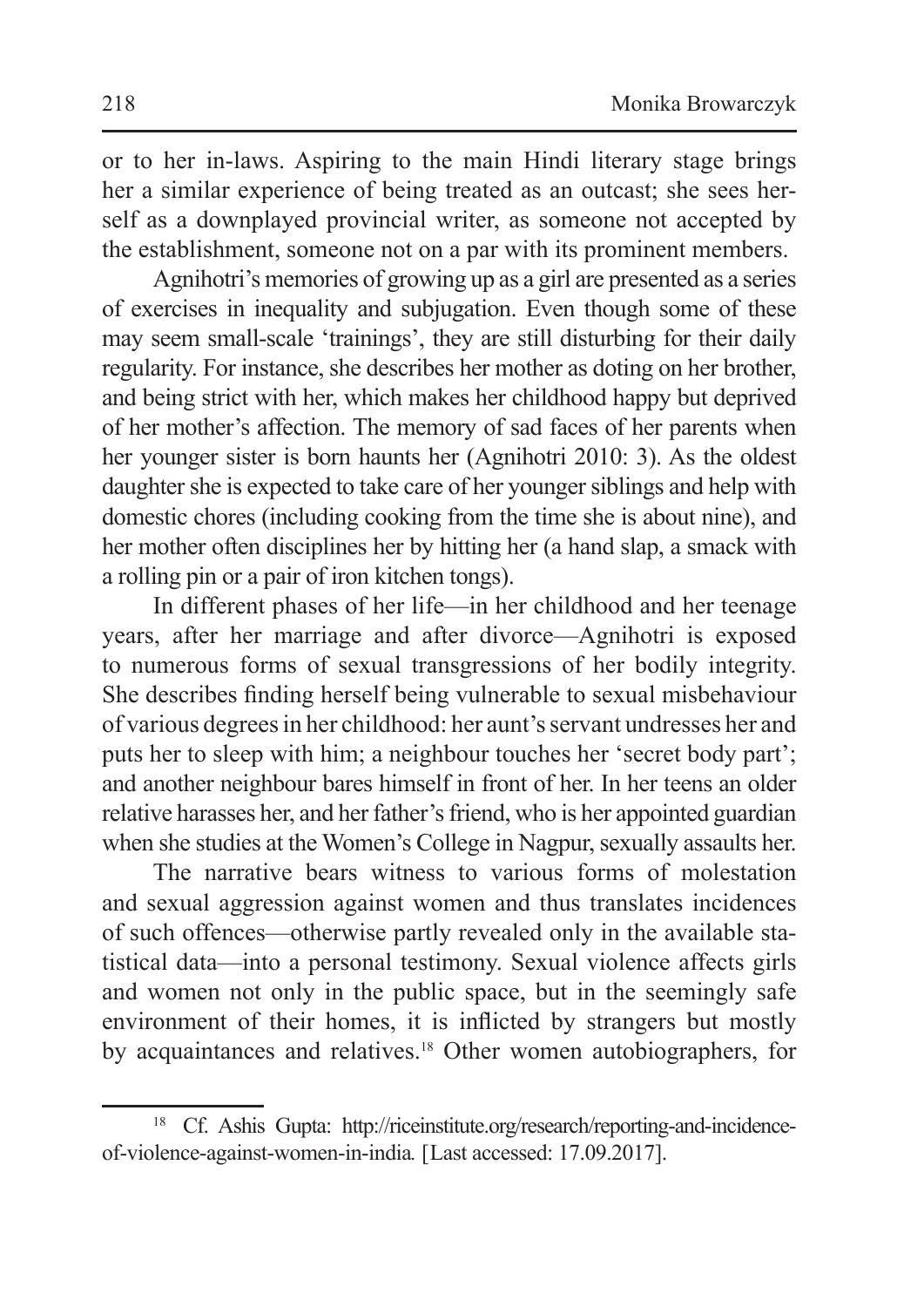example Prabha Khaitan, Maitreyi Pushpa, and Ramnika Gupta, also give testimonies of sexual assaults against girls and women as extending from private to public spaces, which attests to the disturbing reality of women's vulnerability to various forms of sexual transgressions (from eve-teasing to rape).

As a young person Agnihotri becomes a victim of domestic violence. The sixteen-year-old Krishna is married to a man who is a stranger, and who on their first night consummates their marriage with just one introductory remark, "You are a little fat!" ("*Kuch moṭī ho*", Agnihotri 2010: 94). Her husband, an officer of the Indian Police Service, often abuses her both verbally and physically. Dealing with aggression experienced every-day, Agnihotri does not depict such scenes with any graphic details or at length; in a sentence or two she mentions repeated occurrences of beating as daily routine.<sup>19</sup> At times the description turns ironic; possibly it is her strategy of distancing herself from disturbing memories of violence which includes marital rape (Agnihotri 2010: 112), "At night, when my lord and master got back home drunk, he would need a woman, but I was angry and would pretend to be sleepy. This was not something Mr Captain could accept, so he would take out the police baton and strike me again and again. I would be still crying when he would get hold of me, satisfy his lust, and start snoring<sup>220</sup> The extent of her husband's brutality can be guessed by the three instances of eyewitnesses attempting to stop his assaults; it is

<sup>&</sup>lt;sup>19</sup> I owe an acknowledgment here to Urvashi Butalia. In her keynote lecture "Women's Autobiographies. The Publishing of Experience and the Experience of Publishing" in May 2017 at Torino University Workshop ("The space between the lines. Exploring gender, performance, history and archive in auto/bio/graphical writing from South Asia"), while discussing autobiography of Baby Halder (Halder 2006), she drew attention to her casual manner of narrating domestic violence.

<sup>20</sup> *rāt patidev pikar āye to unke aurat kī āvaśyaktā thī, par maĩ to narāz thī, islie sone kā bahānā banane lagī. bhalā kapṭān sahib ko yah kaise sahan hotā, uthāyā pulisiyā ḍaṇḍā, bahut mārā. rotī huī mujhko āgoś mẽ le, apnī āg ṭhaṇḍī kī aur kharraṭe bharne lage.*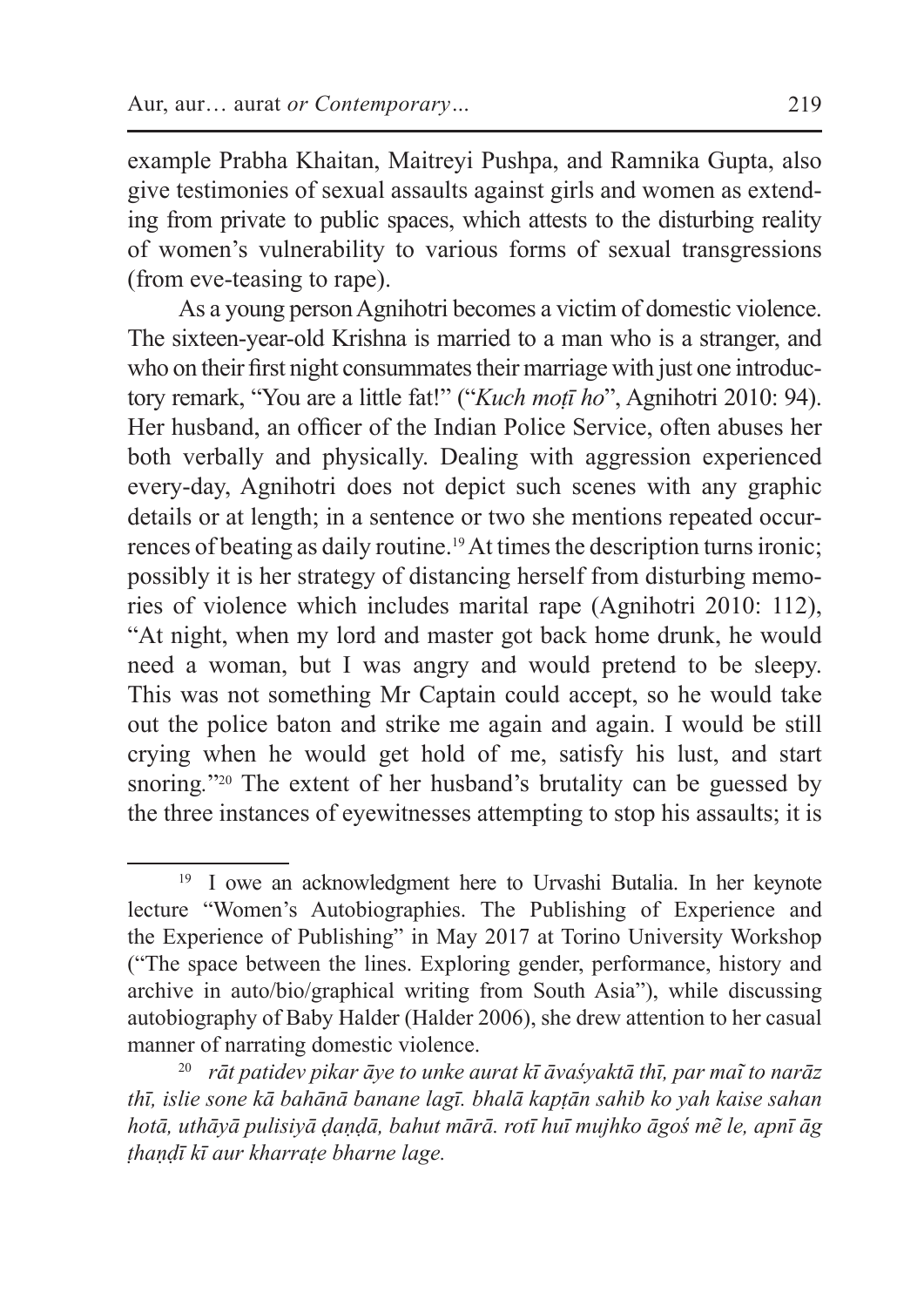telling that the men who try to help are subordinates of her husband's or of a much lower social status (a policeman, a family servant, and a rickshaw driver).

In spite of such mistreatments Agnihotri's 'narrative self' underlines her constant willingness and steady effort of adhering to the Hindu upper-caste ideal of a submissive wife: she slaves in the kitchen to cook whatever her husband likes and in the morning wakes up before him because that is what is expected of a good spouse*.* Commenting on her own compliance in an ironical mode, Agnihotri gives a bitter judgment of her own behaviour and the models of ideal feminine conduct imprinted by society and culture on women of her caste and class. In this context, the autobiography significantly emphasises that it was her father in-law who, tired of his daughter-in-law being beaten and abused every day, encouraged her to separate from her violent husband (Agnihotri 2010: 174). She brings in the testimony from her husband's father showing that even he was disgusted with his son's behaviour to condone her decision of leaving her home.

Being aware of the mechanisms of control employed by the society and the family to discipline her, Agnihotri reveals that as a girl, and then a young woman, initially a wife, and later a divorced, working, single mother, she is continuously censored and accused of immoral conduct by her mother, both her husbands, colleagues at work, editors, writers, friends and 'enemies'. Throughout the narratives, somehow defending herself and complying with her upper-caste Hindu ideals of the feminine, she actively dismisses these allegations with direct denial of any wrongdoing. Agnihotri describes with much detail how she, a single woman, negotiated the mechanisms of the power structure at the workplace (she worked in two colleges and at a university, in Jabalpur and Khandwa) and how she, a provincial writer from Madhya Pradesh struggling for recognition, managed to manoeuvre members of the publishing industry and the media to her advantage.

The mocking, the teasing, the passes made by her male colleagues were an everyday reality; Agnihotri understands all such unwanted advances to be the consequence of her being single, i.e. unprotected by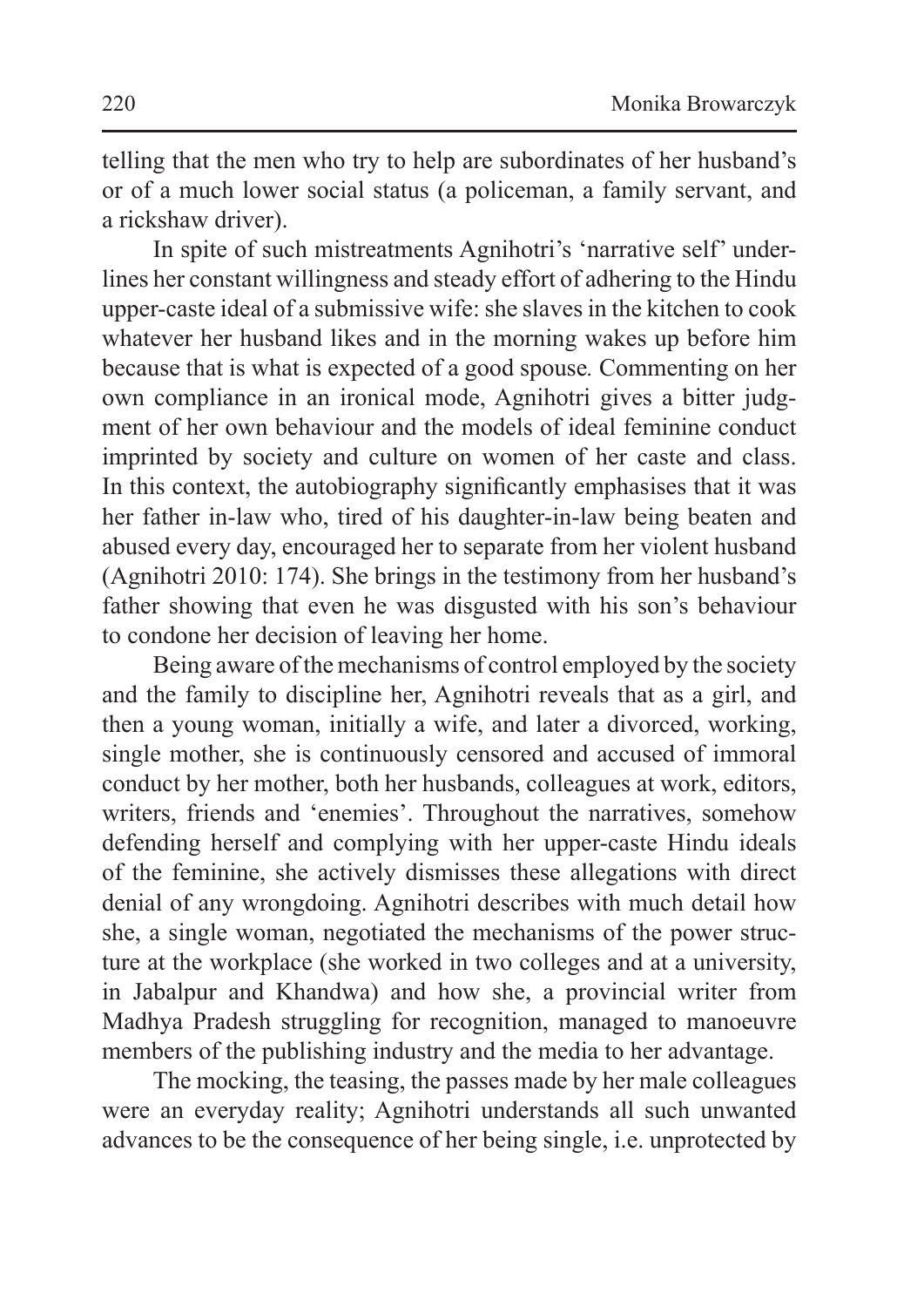the presence of a male guardian, which makes every man at work think he has a right to her (Agnihotri 2010: 197). She thus narrates her workplace as a hostile space where she has to manoeuvre between unwelcome sexual approaches of men with their mocking, and the antagonistic grumbling of a female boss unhappy with her subordinate's good relations with the students and her alleged literary fame.

By 1966, in Agnihotri's own words, she becomes a recognised Hindi writer with stories published in mainstream Hindi magazines and readers sending her letters of appreciation (Agnihotri 2010: 228). Thereafter she continues to publish stories, essays and reports in magazines, but publishes also collections of short stories and novels in book form. Throughout her autobiographical narratives Agnihotri connects dramatic events of her life with her short stories and novels, revealing to readers the sources of her inspiration for some of her writings in a manner expected of writers' autobiographies.<sup>21</sup>

The world of the Hindi literature that Ahnihotri aspires to and which she cultivates through painstaking attempts of creating her own network of editors, publishers, and reviewers is another predominantly hostile space, where she encounters prejudice, unwanted sexual advances and social censorship. Her creative experience is presented as a constant effort of someone from the margin, to be noticed and get access to mainstream publishers and editors. She views the politics of the Hindi literary establishment as critics'favouritism towards writers whom they know personally, and sees herself ignored as a provincial writer from Madhya Pradesh. Ironically, the 'narrative self' repeatedly addresses the established writers as the great people of Delhi while describing itself/herself as an average writer from provincial Khandva or Indore; however, the sarcasm hidden in this attempt at a humble self-depreciation does not go unnoticed by the readers.

Men from the literary circles, just like her colleagues at work, make repeated passes at Agnihotri; some of them even seek to become sexually intimate with her. Describing a scene when a young editor attempts

<sup>21</sup> E.g. Agnihotri 1996: 258, 268, 271, 273–274, 280.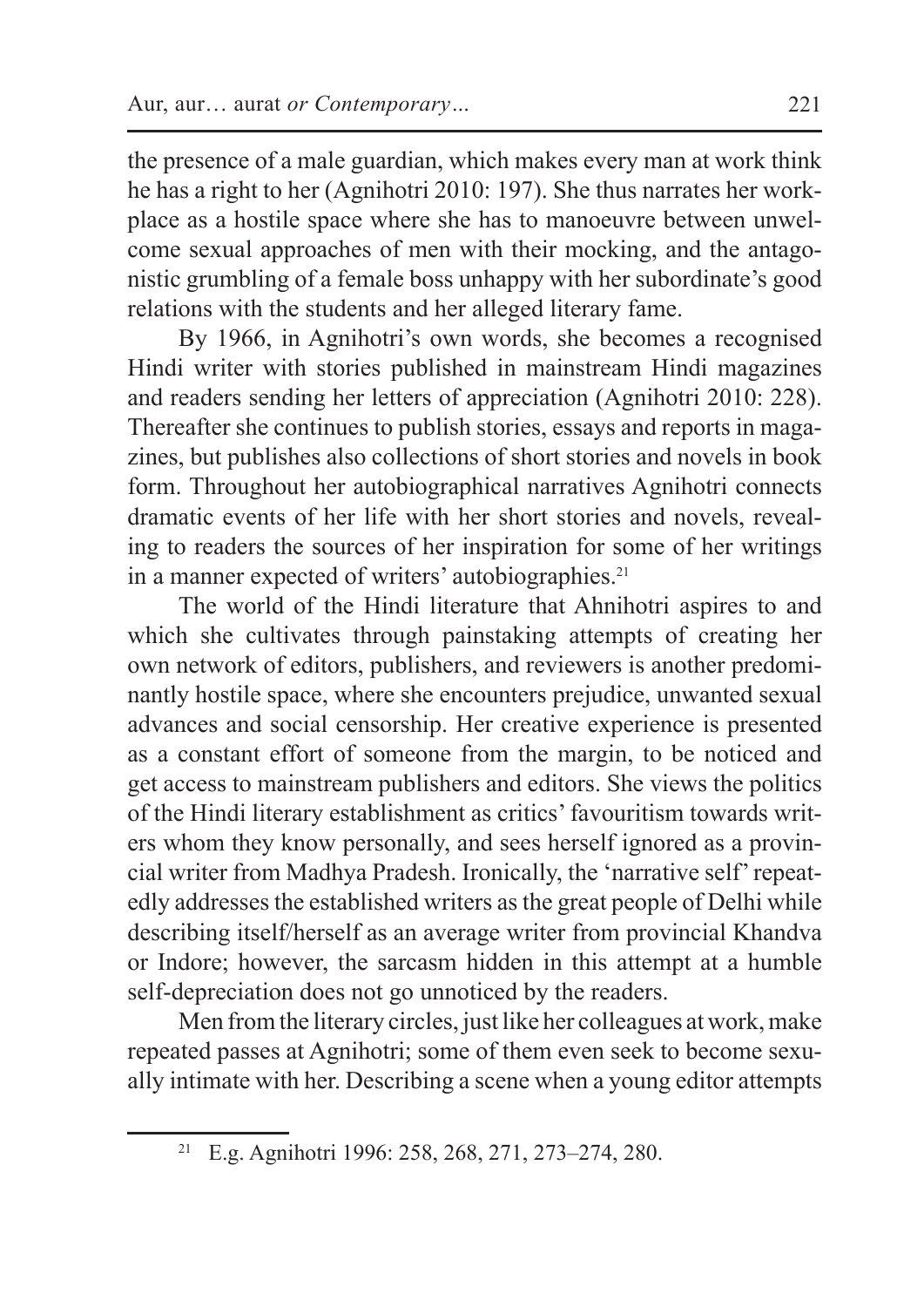to touch her throughout their first meeting, she concludes, somehow revealing her own culture-imposed prejudices, "Is a woman writer like an actress? Without touching her body or without using her, you cannot establish any other relationship with her?" (Agnihotri 2010: 322).<sup>22</sup> On the other hand, gender biased accusations of her employing feminine charms and providing sexual favours to secure publications are being circulated as well. However, and Agnihotri brings these double moral standards to notice, nobody criticises famous male writers (like Mohan Rakesh, Kamleshvar, Rajednra Yadav, or Nirmal Varma) for their sexual escapades and live-in relationships (Agnihotri 2010: 244).

Maitreyi Pushpa has authored two volumes of autobiography: *Kasturī kuṇḍal basai* ('Kasturi and HerJewel of a Daughter'), published in 2002, and *Guṛiyā bhītar guṛiyā* ('A Doll within a Doll'), published in 2008. She was born in 1944 in Sikurra village, in a Brahmin family, and grew up in villages near Jhansi and Aligarh; later on she studied in Jhansi. Therefore, folk and literary heritage of this historical region, Bundelkhand, as well as the rural and then the small town background are vital reference points in her writings. Married to a doctor, she moved first to her in-laws' house in Aligarh and later on to Delhi after her husband is appointed lecturer at a prestigious medical university there. Mother of three daughters, Pushpa debuted in her 40s, and, as of now, has twenty-seven books to her credit.<sup>23</sup>

Contrary to Agnihotri's strategy of constructing similarly structured narratives in both her autobiographical volumes, Pushpa presents readers with two formally different autobiographies. The first book, subtitled 'novelised autobiography' (*aupanyāsik ātmakathā*) is an attempt at an experiment with the autobiographical mode of writing. True

<sup>22</sup> *kyā mahilā lekhikā koī abhinetrī hai, jiske śarir ko koī chue yā upayog kiye binā koī riśtā nahī͂ ban saktā.*

<sup>23</sup> The list of her books (cf. http://maitreyipushpa.com/career.html), apart from two volumes of the autobiography, includes ten novels, seven collections of short stories, five volumes of essays on women, one play, and one book of reminiscences.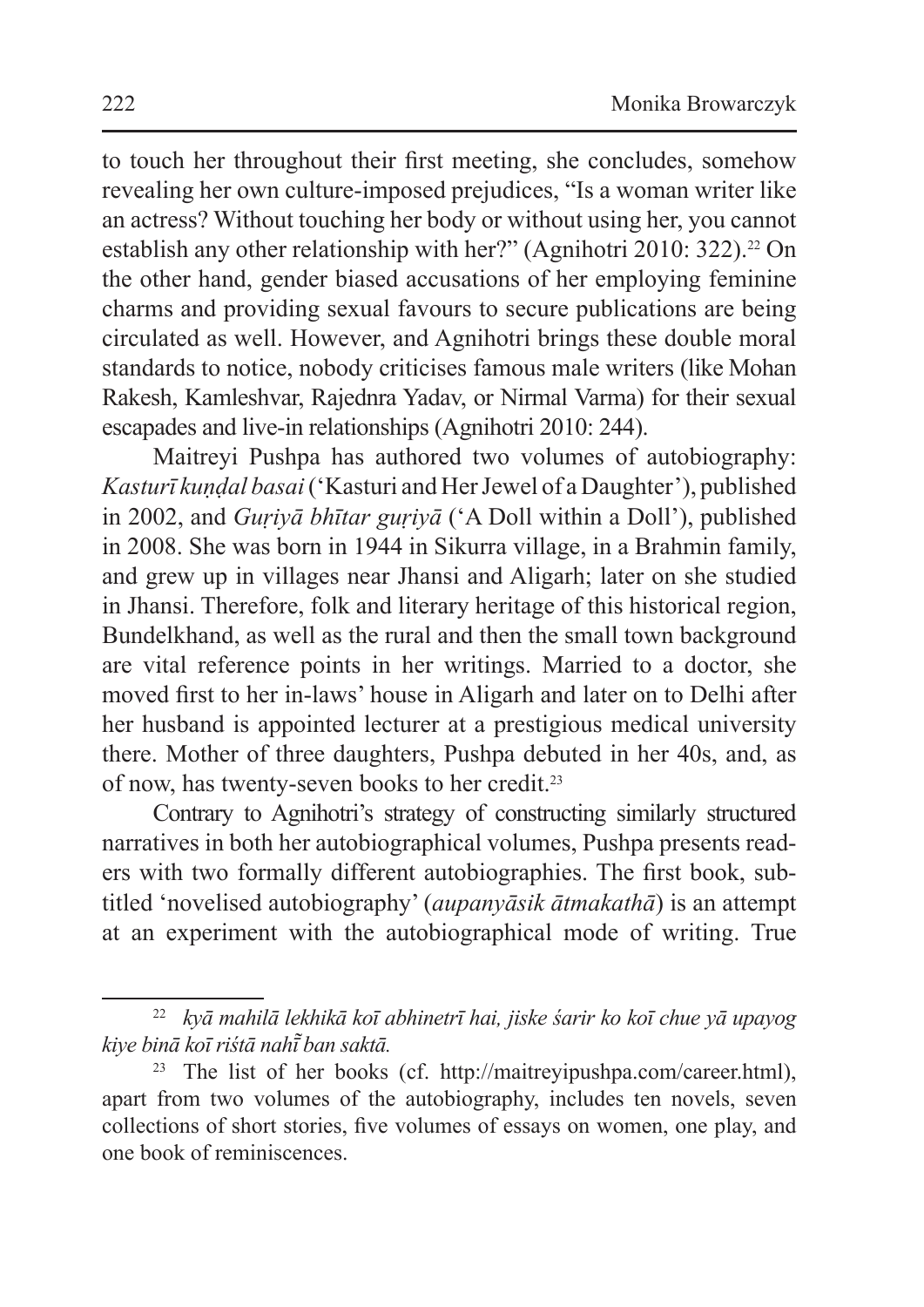to the subtitle, Pushpa novelises the tale of her life to the extent of introducing the third-person narration; of focusing on steady, almost entirely chronological development of the plotline; and of including long passages with dialogues and monologues by various characters. By contrast, the second volume combines a partly novelised narrative with a more classical form of an autobiographical tale, i.e. it is narrated in the first person; it includes auto referential interventions (for instance, passages that intertwine description of bygone events with reflections on the past from the perspective of the time of writing the autobiography); and it meanders between the past and the present.

The third-person narrative mode of *Kasturī kundal basai*, on the one hand, might be a strategy designed to detach oneself from the experiences of the past, $24$  and on the other, a device to introduce her mother's and her own stories on equal footing. It can even be comprehended as an indication of the author's understanding of an autobiography essentially as a narrative in which the relationship between the 'author'-cum-'narrator'-cum-'protagonist' is more convoluted than the reader's presumption that all three personas seamlessly merge into an 'autobiographical self'. In *Guṛiyā bhītar guṛiyā*, however, written after Pushpa has gained considerable literary recognition and (in her own words) to satisfy readers' curiosity as to how from a housewife-cum-mother she turned into a writer, the 'narrative self' keeps a tight rein on the first person narration.

Pushpa's idiom of prose writing, which is also true of her autobiographies, incorporates multiple dialectical, caste and gender variations of the language, in which she was immersed both in the early stages of her life and after she moved to Delhi. Her provincial background, her education in the Hindi medium (from the level of primary school till the university), her passion for Hindi poetry and prose,

<sup>24</sup> Cf. Baby Halder's *A Life Less Ordinary* (Halder 2006), which intertwines the first and the third person narration, where the latter is applied in auto-reflexive*,* and Salman Rushdie's *Joseph Anton: A Memoir*  (Rushdie 2012) narrated in the third person throughout.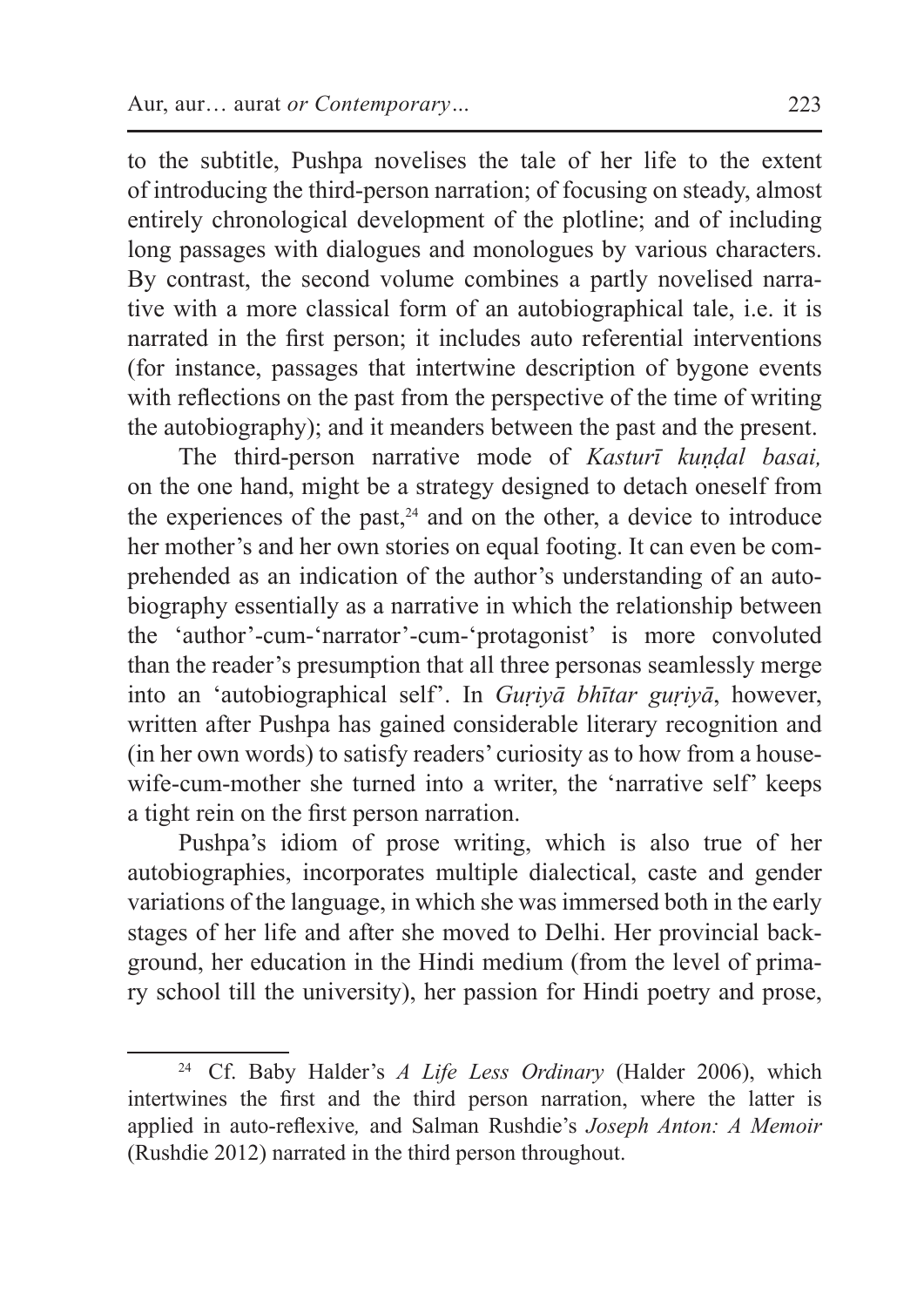her dedication to Hindi as opposed to English 'culture' of the elite in the capital link her deeply with the Hindi heritage and are evidenced in her writing style which is intertextually rich in colloquial proverbs and phrases, and literary and folk quotations.

Pushpa's craftsmanship, with its drawing from colloquial and literary references, is evident in the title of the first volume, *Kasturī kuṇḍal basai,* which comes from a verse by Kabir, a saint-poet of the Bhakti movement.25 The meaning of the original stanza is open to a number of interpretations—it may reflect on the fruitlessness of a spiritual quest in the outside world as self-realisation lies within, or/and on search for one's true self within. But Pushpa adds another layer of meaning by introducing a wordplay. This other reading, taking into account her mother's name—Kasturi—produces an additional interpretation of the title: 'Kasturi and Her Jewel of a Daughter' or 'How Kasturi settled her Jewel of a Daughter'. The Hindi reader at one glance accesses all the multi-layered readings which encompass the elusive connotations of the original verse and the wordplay hinting at the combined tale of a mother and a daughter.

For *Kasturī kuṇḍal basai* is not only the tale of Pushpa; it includes also the story of her mother's life, and their mutually complicated and tense relations. The narrative covers the time span starting from before Pushpa was born, i.e. the tale of her mother's early life, to the period shortly after Maitreyi's marriage. The manner of narrating Kasturi's life bears witness to her independence and strongwill: early widowed, she struggles as a single mother to achieve economic security, and these harsh circumstances shape her strict attitude towards her daughter's

<sup>&</sup>lt;sup>25</sup> The said verse comes from a couplet (*Kastūrī kundal base/mrg ḍhūnḍhe ban māhī*; http://santkabirdas.blogspot.com/2012/02/kasturi-kundalbase-mrag-dhundhat-ban.html) and refers to a musk deer that searches for the musk throughout the forest ignorant of holding the musk within his body. In her narrative, Pushpa extensively refers to the passages of Hindi literature. Chapter headings of both autobiographies quote verses from significant literary works in Hindi. Last accessed: 12.10.2017.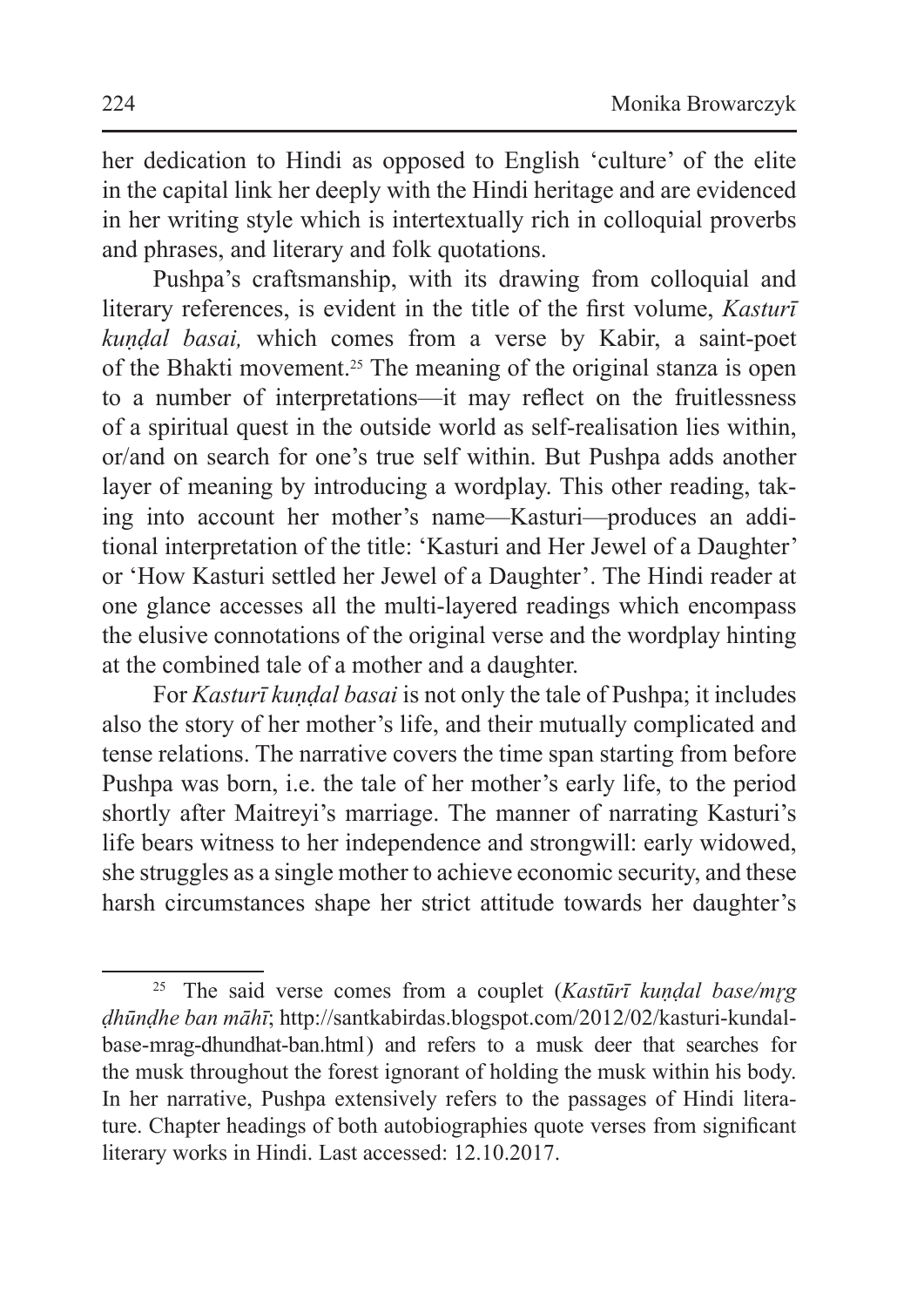upbringing. Rewriting her mother's life sheds light on their troubled relationship and becomes an exercise in reconciliation.

The introduction to the first volume of her autobiography—provokingly titled *Shall I call it a novel or an autobiography?*—showcases Pushpa's viewpoint of the genre (Pushpa 2002: 5), "It is possible that what happened is not in the story, and what is in the story, did not happen in the real life, but the foundation of this story are those perfect pictures vivid in my memories, even though I might have just heard about them from someone else or even though they might have originated in rumours about my own family." Pushpa seems to subscribe to the idea that for an author composing a self-narrative, because of the interplay of memory and the externally and internally imposed censorship, writing is an exercise in narration that combines fictional and non-fictional elements. She rhetorically engages the audience in this reflection, simultaneously appealing to the reader's more empathic response to life stories. In the second volume she reconsiders these reflections, claiming the text to be a truthful account of her life with just a few aesthetic embellishments, but of importance only if liked by the readers (Pushpa 2008: 332). Thus there are contradictions comparable to those present within Agnihotri's narratives, for Pushpa too introduces incongruous 'narrative selves' in each of the two volumes.

*'*A Doll within a Doll*',* the title of the second volume, by association with the so-called Russian doll (a set of hollowed wooden dolls of decreasing sizes that neatly fit one into the other), brings in a polyvalent image of a woman with multiple roles or identities that somehow remain hidden or immersed in one another. The image introduced in the title is reflected in the narrative and its division into two parts. The former explores relation of Pushpa and her husband, who attempts to groom her into a perfect spouse; her experience of moving from provincial India and settling in Delhi among educated, but close-minded, middle-class professionals; and her insights into motherhood. The latter part is dedicated to Pushpa's entry into the world of Hindi literature, and her growing literary fame; it brings into sharp relief her husband's reluctance to accept her emerging, separate identity of a writer.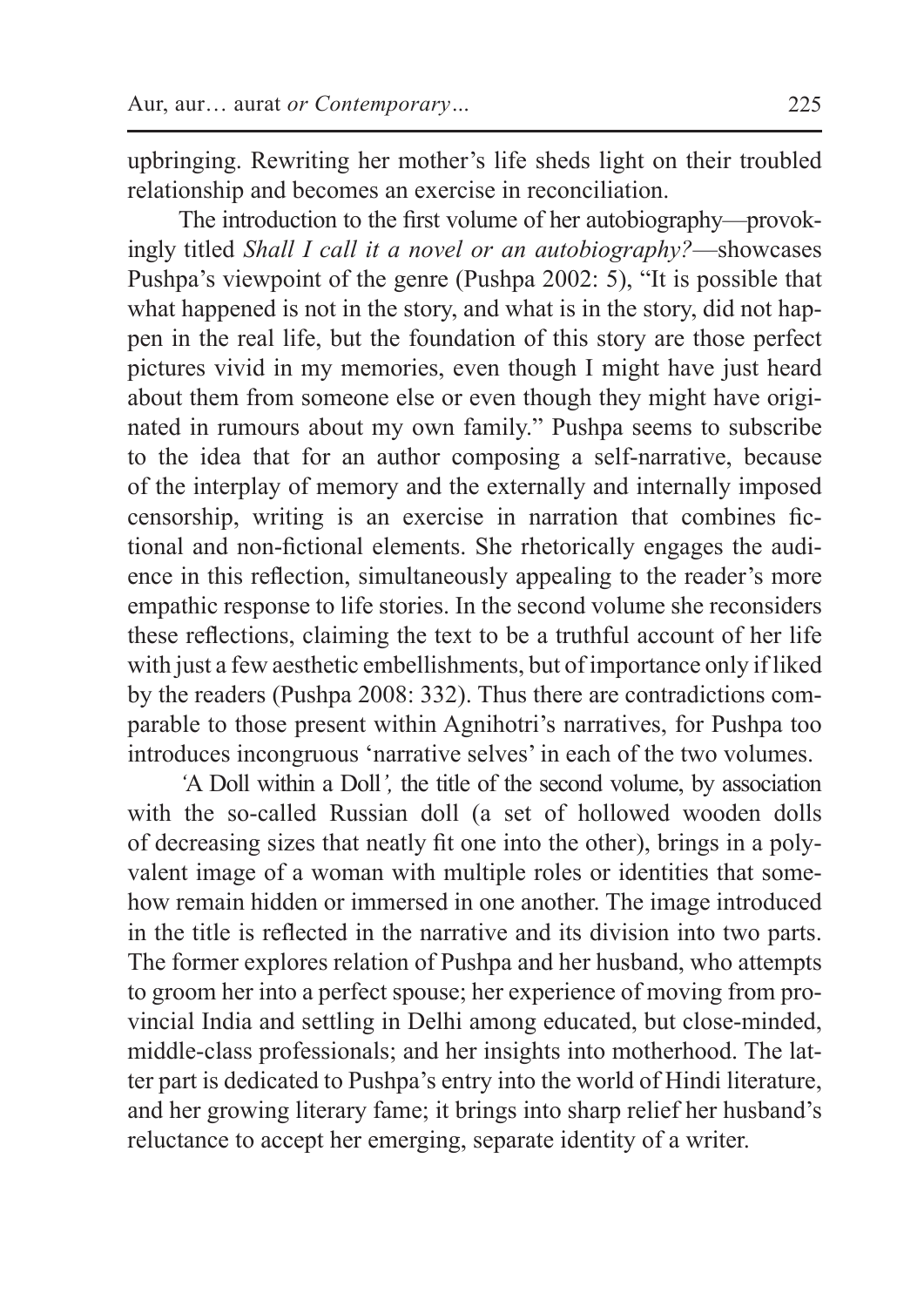Another feature of both autobiographies reveals complex relations between the constructed 'narrative self' and the other protagonists, for Pushpa employs a strategy of introducing polyphonic voices. Whole passages of both volumes of the autobiography turn into dialogues and monologues of multiple characters—in the first volume, her mother is the most vocal of them all, and in the second, her husband and challenges their statements and opinions with hers, revealed, respectively for each volume, in the third-person and in the first-person narration. Many of the protagonists populating her autobiographies voice the views of the traditionalists in the Indian society (in *Kasturi*… it is her grandmother, village men and women, and in *Guṛiyā…* her husband plays that role), whereas Pushpa and her mother Kasturi (in both volumes), and her close friend Ilnama and her daughters (in the second one) invalidate the conventions with irony or sarcasm.

For instance, in the first volume Kasturi contradicts teachings of Pushpa's grandmother on how a woman should be docile, submissive and obedient like a cow by comparing passivity of the brides-to-be to the cattle waiting in the market to be purchased by a prospective buyer (Pushpa 2002: 11, 71). It is a defiant reinterpretation of a culturally prevalent image (the 'cow' in Hindi phraseology indicates such positive qualities of the feminine character as meekness and subservience) and hence it creates a counter-narrative to the dominant discourse.

In a manner similar to Agnihotri's autobiographies, Pushpa too in her texts depicts the men-controlled world as a space unfriendly and unsafe for women, filled with men's condescension and lurking sexual advances. And likewise, as in Agnihotri's narrative, in Pushpa's as well, the unsafe zone covers both home-like and public spaces, e.g. rented accommodations, where the family members and the acquaintances of the chaperones appointed by her mother eve-tease her and attempt to molest her (Pushpa 2002: 51, 53, 116); as well as buses, schools, markets, and college (Pushpa 2002: 125, 40, 92).

Pushpa's husband, in accordance with culturally ingrained attitudes of his high caste, middle class, profession, and gender, patronises her; so does the editor-cum-established writer whom she asks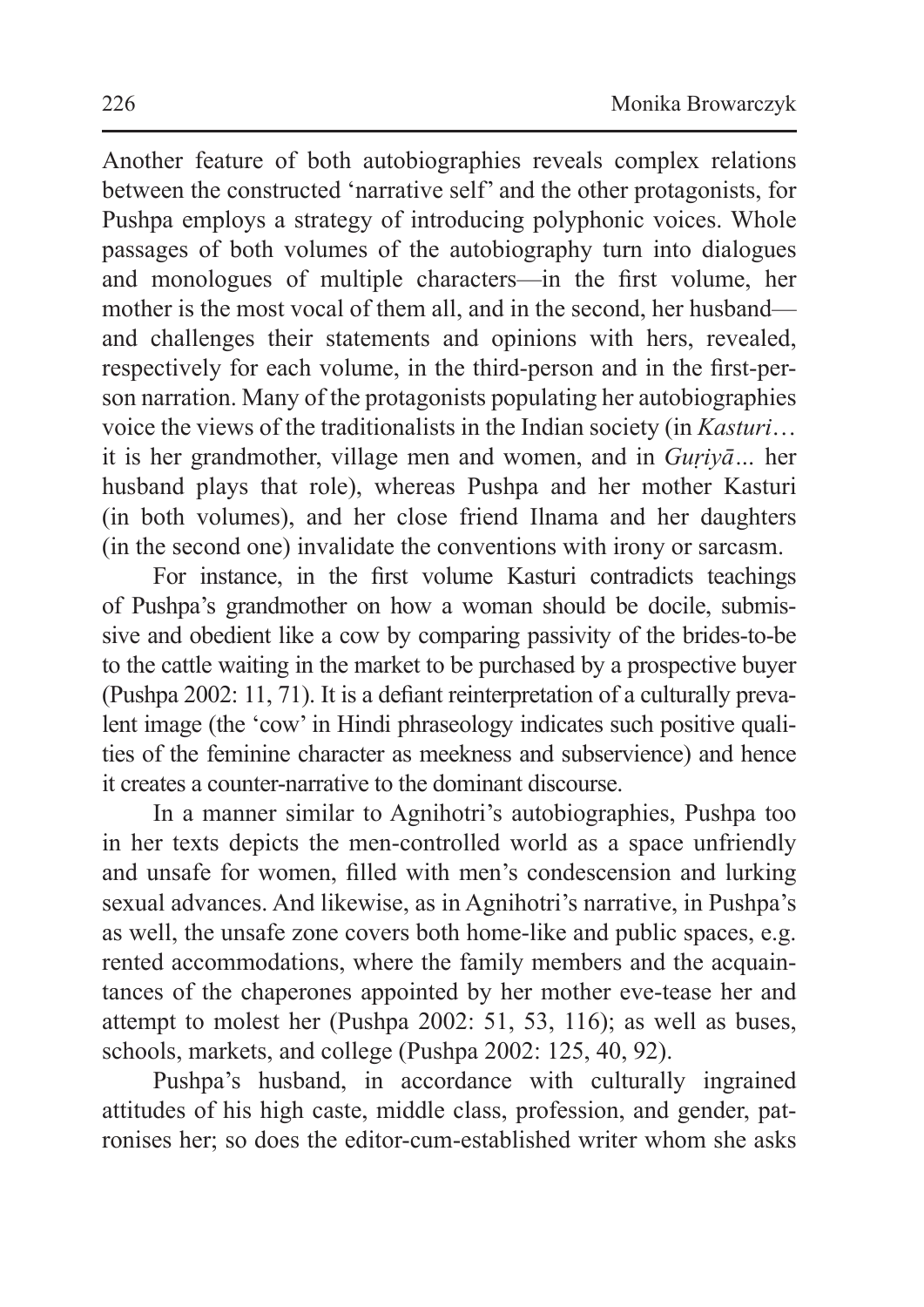for guidance on how to write. Her commentary to his 'mansplaining' reads, "I am like an empty pot…I read nothing, I saw nothing (…) his greatness is sky high and my smallness has no end" (Pushpa 2008: 179).<sup>26</sup> In the second volume, as she discusses men's sexual interest in her, she somehow swings away from describing revulsion towards such behaviour and wonders if, after all, the attention is not a figment of her imagination; at times she alludes to being pleased with the men's attentiveness; such treatment of the subject gives vent to her mixed response.

Unlike Agnihotri, who depicts her active participation in literature as a constant struggle, Pushpa presents it as a steadily mounting success. Her growing confidence as a writer is evident from her depictions of the early uncertainty and willingness to be guided by experienced literati to the point of being unconcerned about criticism and comparing the idiom of her writing to that of Krishna Sobti's, the doyen of Hindi literature (Pushpa 2008: 231). However, the 'narrative self' initially insists on pointing to her daughters as those who have insisted on her venture into literature in the first place (Pusha 2008: 129), as if to diminish her own ambitions and persistence (attested to by already narrated, numerous earlier attempts at publishing her stories).

'The Associate Editor'(an editor of a popular Hindi magazine and writer) and 'the Godmother' (a senior woman writer), two among those that facilitate Pushpa's entry onto the Hindi literary scene are introduced only by sobriquets, probably because of the misunderstandings that arose between them and Pushpa, and which are narrated in the later part of the book. For those who are familiar with the important personalities of the Hindi literary establishment, deciphering their slightly veiled identities is not difficult. There are also some other controversies that the text gets into polemics with, foremost those connected to Rajendra Yadav and his role as Pushpa's literary mentor.<sup>27</sup>

<sup>26</sup> *maĩ xālī sī bartan sī… na kuch paṛhā, na dekhā (…) āpkā baṛappan ākāś kī ū͂cāī par aur merī nīctā ki had nahī͂.* 

 $27 \text{ I am not describing it in detail here.}$  Pushpa (2017) has recently published a book of reminiscences dedicated to her relationship with Yadav.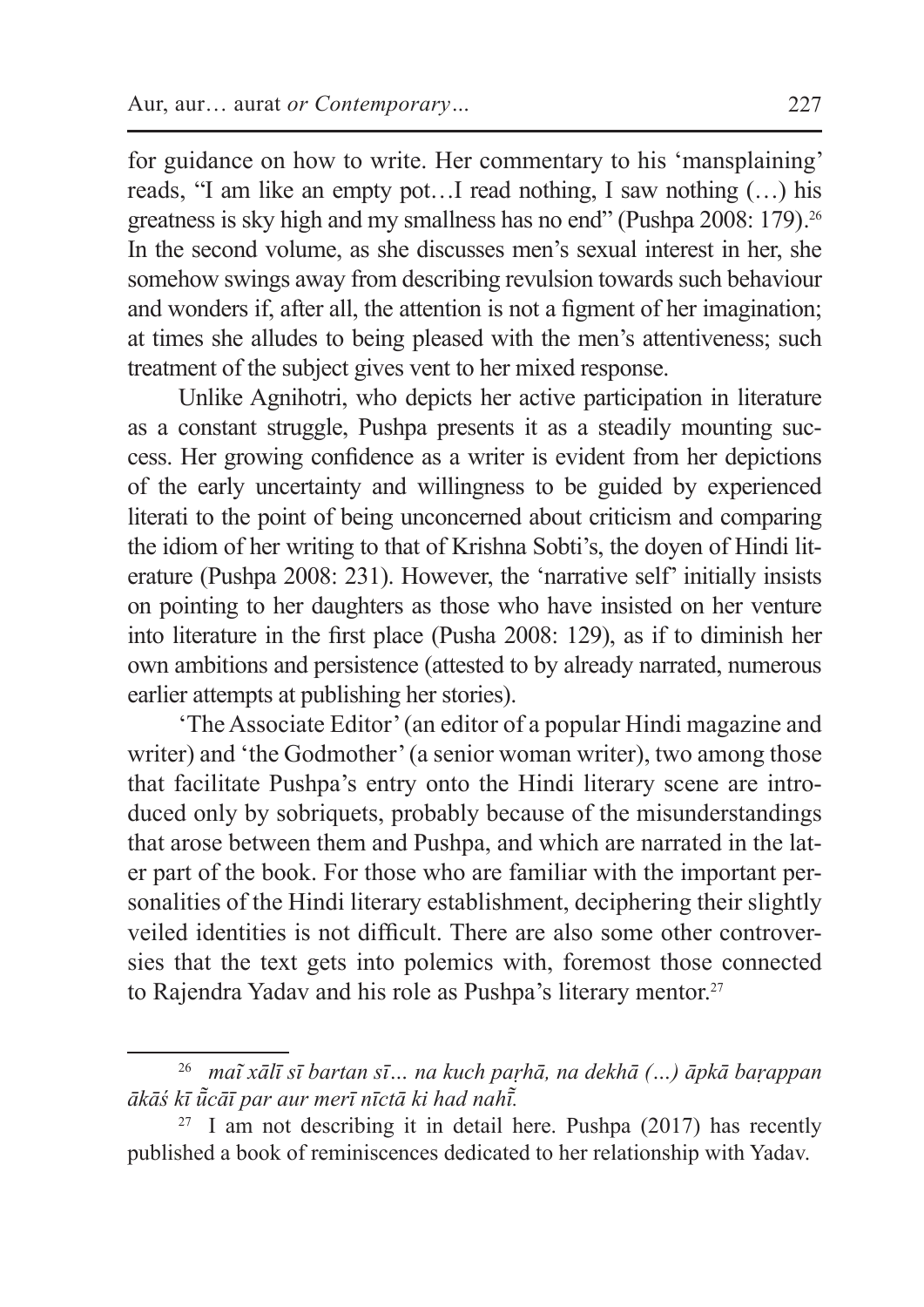Both Pushpa and Agnihotri had their share of controversies after publishing their autobiographies.28Autobiographical narratives, in particular, are often perceived as mediums of asserting subjectivity and agency, that is why they constitute texts significant in the development of women's writings, and for the women's movement, but for the very same reason they may evoke censorious responses from the readers. There are many conflicts between dominant discourses—even if internalised by authors through socially and culturally specific constructs of gender, social position, language identity, religion, caste, etc. and personal choices and opinions of women authors that these narratives tackle, and which often put these texts at the crossroads of inconsistency. And also for that reason the two volumes of autobiographies written by each author, Agnihotri and Pushpa, are an interesting case study of various strategies of constructing incongruous 'narrative selves' in accounts of one's life published in two parts.

## **References**

Agnihotri, K. 2010 [1<sup>st</sup> ed. 1996].

*Lagtā nahī hai dil merā ̃* . Dillī: Sāmayik buks.

—. 2014. *Aur, aur... aurat.* Dillī: Sāmayik buks*.*

Ansal, K. 1996. *Jo kahā nahī͂ gayā*. Dillī: Rajpal.

Arnold, D. and S. Blackburn. 2004. *Telling Lives in India. Biography, Autobiography and History*. Delhi: Permanent Black.

Baisantri, K. 1999. *Dohrā abhiśāp*. Dillī: Kitābghar Prakāśan.

Bedi, S. 2014. *Aroh avāroh.* Dillī: Sāmayik Prakāśan.

<sup>28</sup> For instance, at the International Hindi Conference in Paris in September 2016, Narendra Kohli named Agnihotri and hinted at other Hindi women writers of autobiographies, as promoters of immorality.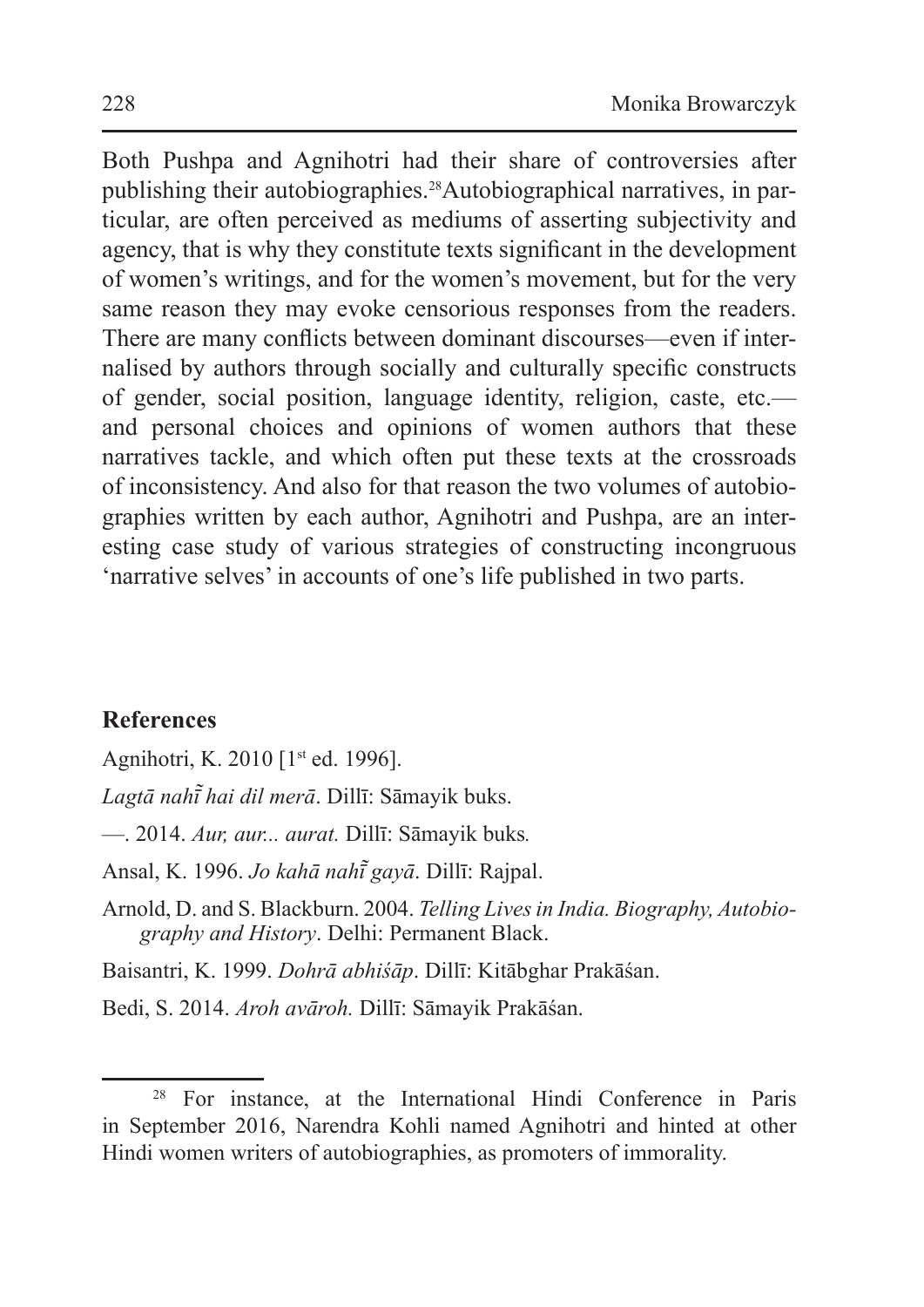Bhandari, M. 2008. *Ek kahānī yah bhī*. Dillī: Rādhākṛṣṇa peperbaiks.

- Bokhari, A. 2015. Masculine Modes of Female Subjectivity. The Case of Jahanara Begum. In: A. Malhotra and S. Lambert-Hurley (eds.). *Speaking of the Self. Gender, Performance, and Autobiography in South Asia*. Durham–London: Duke University Press: 165–202.
- Chakravarti, U. 1998. *Rewriting History: The Life and Times of Pandita Ramabai*. Delhi: Kali for Women.
- Devi, S. 2015 [1st published in 1927]. *Ablāõ kā insāf*. Dillī: Rādhākrṣṇa.
- Dukhinībālā. 2010 [1st ed. 1915]. *Sarlā: ek vidhvā kī ātmajīvnī*. Dillī: Parmeśvarī Prakāśan.
- Eakin, J. P. 1992. *Touching the World. Reference in Autobiography*. Princeton: Princeton University Press.
- Garg, M. 1993. Ādhunik hindī kahānī: nārī cetnā, mard alocnā. In: *Hans*, May 1993: 34–39.
- Gupta, R. 2005. *Hādse*. Dillī: Sāmayik Prakāśan.
- —. 2015. *Aphudrī—ek ziddī laṛkī kī ātmakathā.* Dillī: Sāmayik Prakāśan.
- Halder, B. 2006. *A Life Less Ordinary*. New Delhi: Zubaan/Penguin Books.
- Hansen, K. 2011. *Stages of Life: Indian Theatre Autobiographies.* New Delhi: Permanent Black
- Harish, R. 1993. *Indian Women's Autobiographies*. Delhi: Arnold Publishers.
- Hunt, S. B. 2014. *Hindi Dalit Literature and the Politics of Representation*. Delhi: Routledge India.
- Jain, N. 2015. *Zamāne mẽ ham.* Delhi: Rājkamal Prakāśan.
- Jha, Sh. S. 2015. Tawa'if as Poet and Patron. Rethinking Women's Self-Representation. In: A. Malhotra and S. Lambert-Hurley (eds). *Speaking of the Self. Gender, Performance, and Autobiography in South Asia*. Durham–London: Duke University Press: 141–164.
- Karlekar, M. 1991. *Voices From Within: Early Personal Narratives of Bengali Women*. New Delhi: Oxford University Press.
- Khetān, P. 2008. *Anyā se ananyā*. Naī Dillī: Rājkamal Prakāśan.
- Malhotra, A. 2017. *Piro and the Gulabdasis: Gender, Sect and Society in Punjab*. New Delhi: Oxford University Press.